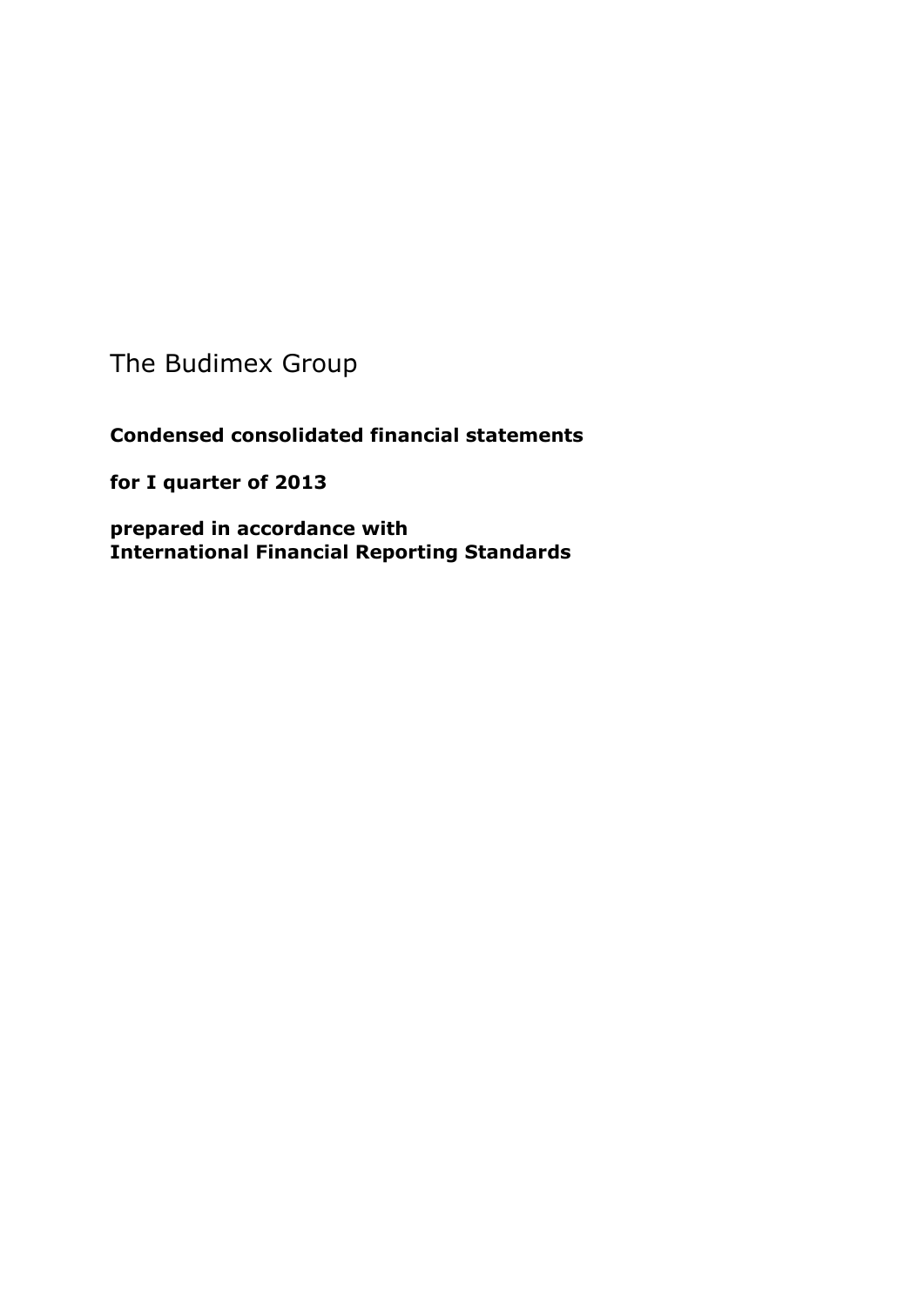# **Table of contents**

| 1.   | Organization of the Budimex Group and changes in the Group structure  10                      |
|------|-----------------------------------------------------------------------------------------------|
| 1.1. |                                                                                               |
| 1.2. |                                                                                               |
| 1.3. | Description of changes in the composition of the Group together with indication of their      |
|      |                                                                                               |
| 2.   |                                                                                               |
| 3.   | Principles applied for the purpose of preparation of financial statements  12                 |
| 3.1. | Accounting policies and basis of preparing the consolidated financial statements of the       |
|      |                                                                                               |
| 3.2. | Changes in accounting policies and the method of preparation of financial statements 14       |
| 3.3. |                                                                                               |
| 3.4. |                                                                                               |
| 4.   | Description of factors and events which had a material effect on a financial result of the    |
|      |                                                                                               |
| 5.   |                                                                                               |
| 6.   |                                                                                               |
| 7.   | Factors which will affect results achieved by the Group in a period covering at least the     |
|      |                                                                                               |
| 8.   | The main events in the first quarter of 2013 and significant events after 31 March 2013 20    |
| 9.   |                                                                                               |
| 10.  | The Management Board's position on the feasibility of results stated in the financial         |
|      | forecasts published earlier for the year in view of the financial results presented in the    |
|      |                                                                                               |
| 11.  | Statement of ownership of shares of Budimex SA or rights to such shares (options) held        |
|      | by the managing or supervisory persons of Budimex SA as at the date of publication of         |
|      | this report together with indication of changes in the ownership in the I quarter of 2013  23 |
| 12.  | Proceedings pending as at 31 March 2013 before court, competent arbitration body              |
|      |                                                                                               |
| 13.  |                                                                                               |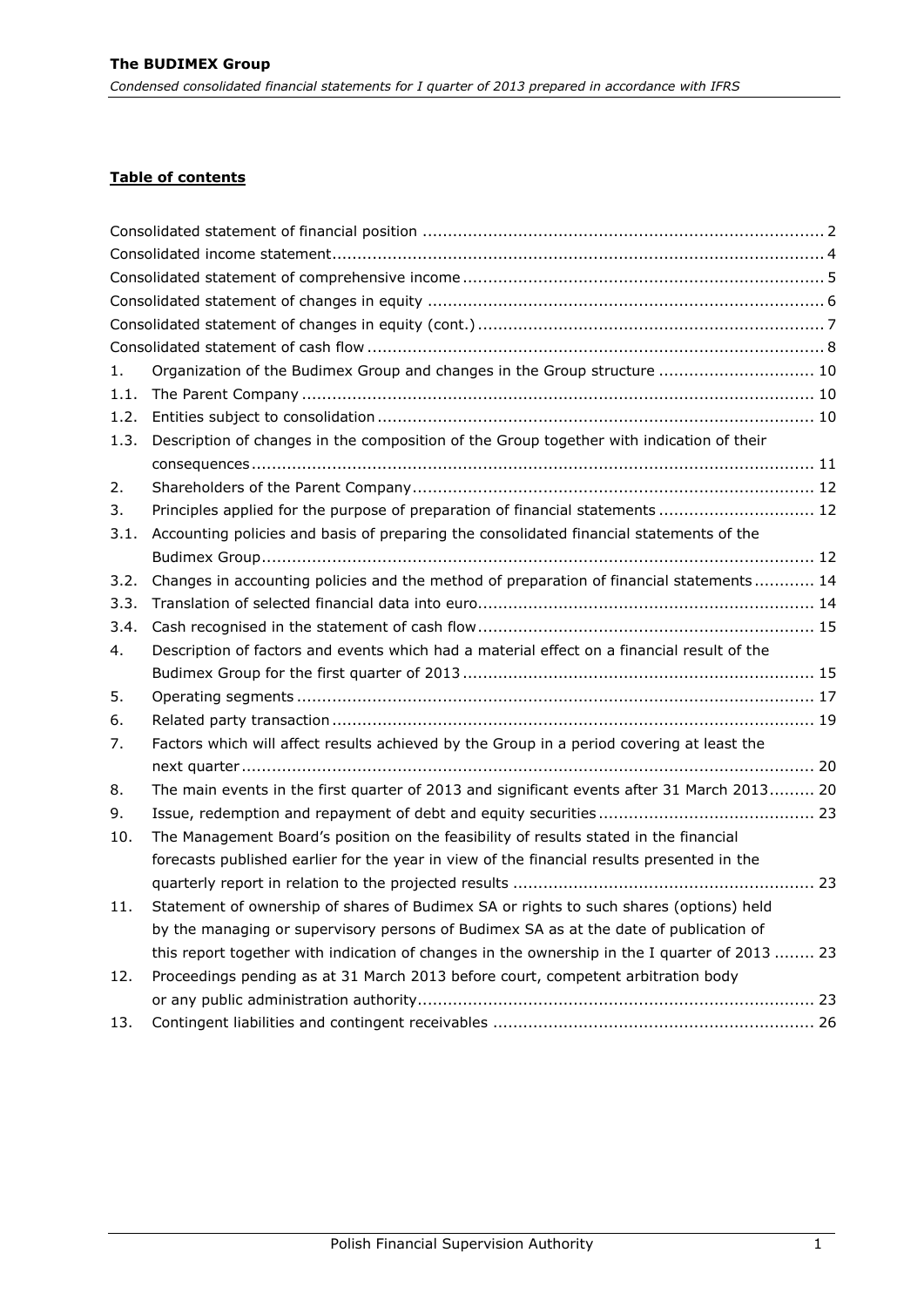#### <span id="page-2-0"></span>**Consolidated statement of financial position**

| <b>ASSETS</b>                                                                         | 31 March<br>2013 | 31 December<br>2012 |
|---------------------------------------------------------------------------------------|------------------|---------------------|
|                                                                                       | (PLN thousands)  | (PLN thousands)     |
| <b>Non-current assets</b>                                                             |                  |                     |
| Property, plant and equipment                                                         | 116 634          | 111 192             |
| Investment properties                                                                 | 23 444           | 3 2 5 6             |
| Intangible assets                                                                     | 4 2 3 0          | 2 9 9 2             |
| Goodwill                                                                              | 73 237           | 73 237              |
| Equity accounted investments                                                          | 7 2 5 2          | 16 966              |
| Available-for-sale financial assets                                                   | 7 6 3 3          | 17 135              |
| Retentions for construction contracts                                                 | 23 244           | 19 202              |
| Long-term prepayments and deferred costs                                              | 4 1 8 1          | 4 1 7 6             |
| Deferred tax asset                                                                    | 307 944          | 311 651             |
| <b>Total non-current assets</b>                                                       | 567 799          | 559 807             |
| <b>Current assets</b>                                                                 |                  |                     |
| Inventories                                                                           | 855 222          | 876 206             |
| Trade and other receivables                                                           | 464 805          | 401836              |
| Retentions for construction contracts                                                 | 51 196           | 49 419              |
| Amounts due and receivable from customers (investors) under construction<br>contracts | 225 386          | 227 490             |
| Current tax receivable                                                                | 887              | 935                 |
| Derivative financial instruments                                                      | 2893             | 5 7 2 4             |
| Cash and cash equivalents                                                             | 850 917          | 1 317 733           |
| Short-term prepayments and deferred costs                                             | 14 301           | 9 0 6 1             |
|                                                                                       | 2 465 607        | 2888404             |
| Non-current assets classified as held for sale                                        |                  |                     |
| <b>Total current assets</b>                                                           | 2 465 607        | 2888404             |
| <b>TOTAL ASSETS</b>                                                                   | 3 033 406        | 3 448 211           |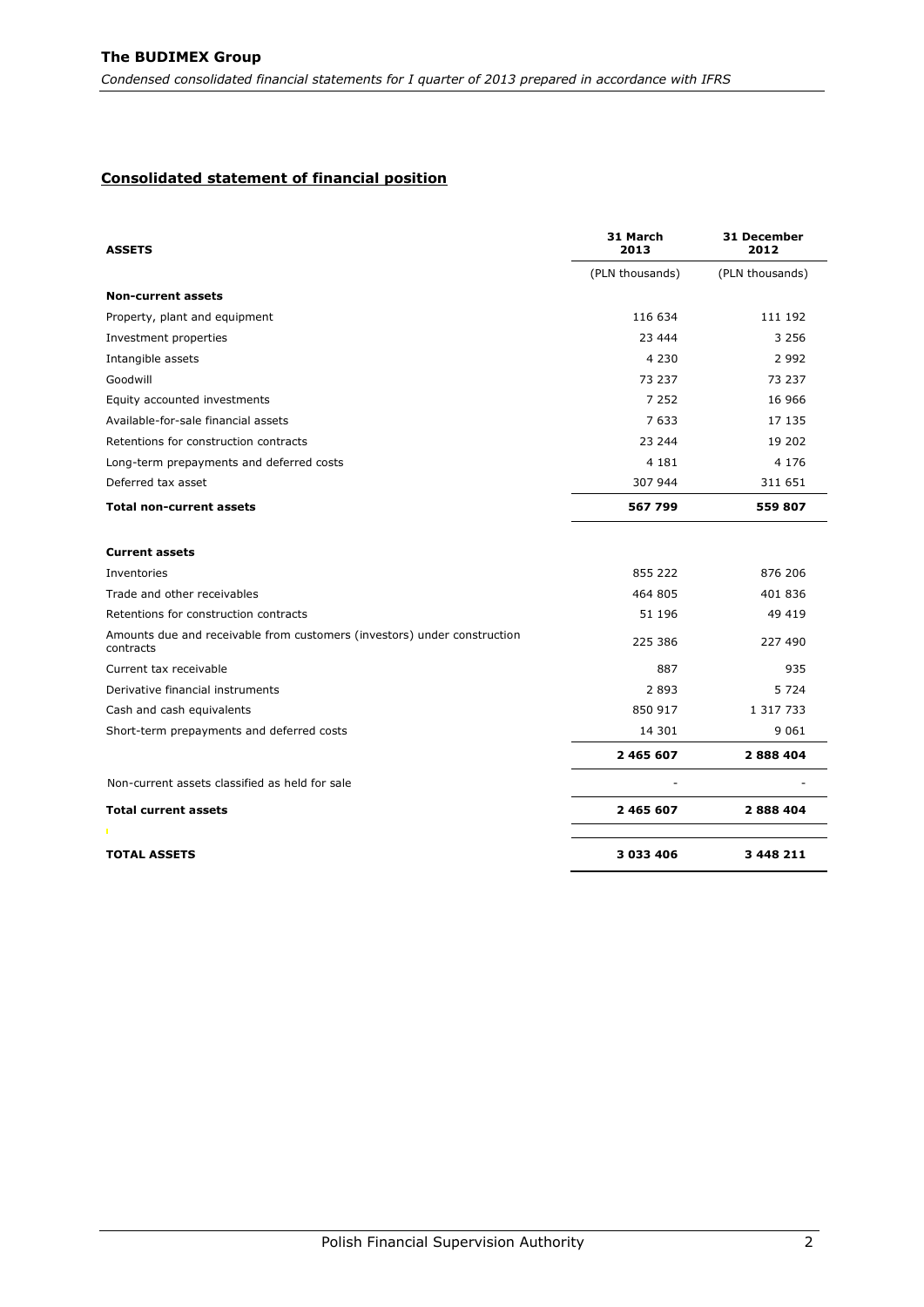## **Consolidated statement of financial position (cont.)**

| <b>EQUITY AND LIABILITIES</b>                                                                    | 31 March<br>2013 | 31 December<br>2012 |
|--------------------------------------------------------------------------------------------------|------------------|---------------------|
|                                                                                                  | (PLN thousands)  | (PLN thousands)     |
| Shareholders' equity                                                                             |                  |                     |
| Shareholders' equity attributable to the shareholders of the Parent<br>Company                   |                  |                     |
| Share capital                                                                                    | 145 848          | 145 848             |
| Share premium                                                                                    | 234 799          | 234 799             |
| Other reserves                                                                                   | 2 7 0 5          | 2 7 0 5             |
| Foreign exchange differences on translation of foreign operations                                | 2 3 5 8          | 2 1 9 0             |
| Retained earnings                                                                                | 82 554           | 47 588              |
| Total shareholders' equity attributable to the shareholders of the Parent<br>Company             | 468 264          | 433 130             |
| Non-controlling interests                                                                        | 16 295           |                     |
| Total shareholders' equity, incl. non-controlling interests                                      | 484 559          | 433 130             |
| <b>Liabilities</b>                                                                               |                  |                     |
| <b>Non-current liabilities</b>                                                                   |                  |                     |
| Loans, borrowings and other external sources of finance                                          | 75 326           | 75 967              |
| Retentions for construction contracts                                                            | 155 387          | 161 143             |
| Provision for long-term liabilities and other charges                                            | 144 963          | 141 521             |
| Long-term retirement benefits and similar obligations                                            | 3 960            | 3 747               |
| <b>Total non-current liabilities</b>                                                             | 379 636          | 382 378             |
| <b>Current liabilities</b>                                                                       |                  |                     |
| Loans, borrowings and other external sources of finance                                          | 17864            | 17 718              |
| Trade and other payables                                                                         | 962 377          | 1 287 594           |
| Retentions for construction contracts                                                            | 201 211          | 222 146             |
| Amounts due and payable to customers (investors) under construction contracts                    | 476 026          | 534 870             |
| Prepayments received                                                                             | 235 116          | 274 050             |
| Provision for short-term liabilities and other charges                                           | 109 531          | 116 060             |
| Current tax payable                                                                              | 2 3 5 0          | 6 2 2 5             |
| Short-term retirement benefits and similar obligations                                           | 1 0 5 2          | 1 0 3 6             |
| Derivative financial instruments                                                                 | 105              | 257                 |
| Short-term accruals                                                                              | 155 400          | 161 608             |
| Short-term deferred income                                                                       | 8 1 7 9          | 11 139              |
|                                                                                                  | 2 169 211        | 2 632 703           |
| Liabilities directly associated with the assets (disposal groups) classified as held for<br>sale |                  |                     |
| <b>Total current liabilities</b>                                                                 | 2 169 211        | 2 632 703           |
|                                                                                                  |                  |                     |
| <b>Total liabilities</b>                                                                         | 2 548 847        | 3 0 1 5 0 8 1       |
| TOTAL EQUITY AND LIABILITIES                                                                     | 3 033 406        | 3 4 4 8 2 1 1       |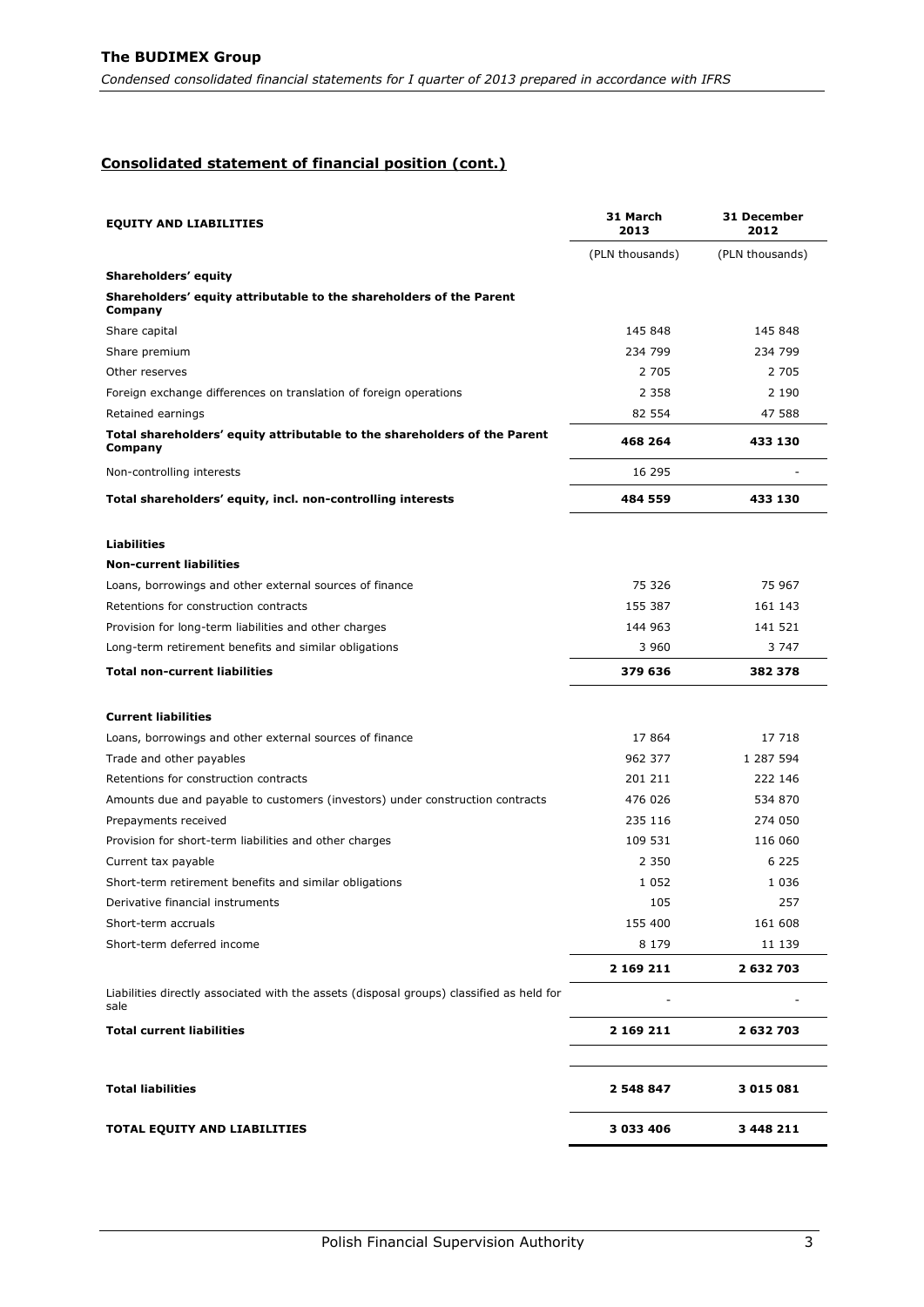## <span id="page-4-0"></span>**Consolidated income statement**

|                 | 3-month period<br>ended 31 March |
|-----------------|----------------------------------|
| 2013            | 2012                             |
| (PLN thousands) | (PLN thousands)                  |
|                 |                                  |
| 853 043         | 1 083 349                        |
| (769 565)       | (1005570)                        |
| 83 478          | 77 779                           |
| (6325)          | (5651)                           |
| (38 380)        | (43991)                          |
| 11 501          | 6 206                            |
| (6498)          | (3958)                           |
| (1181)          | 6 8 4 0                          |
| 42 595          | 37 225                           |
| 9 2 8 7         | 19 731                           |
| (7815)          | (8578)                           |
| (950)           | 11                               |
| 43 117          | 48 389                           |
| (8133)          | (11325)                          |
| 34 984          | 37 064                           |
| 34 984          | 37 064                           |
|                 |                                  |
| 34 966          | 37 064                           |
| 18              |                                  |
| 1.37            | 1.45                             |
|                 |                                  |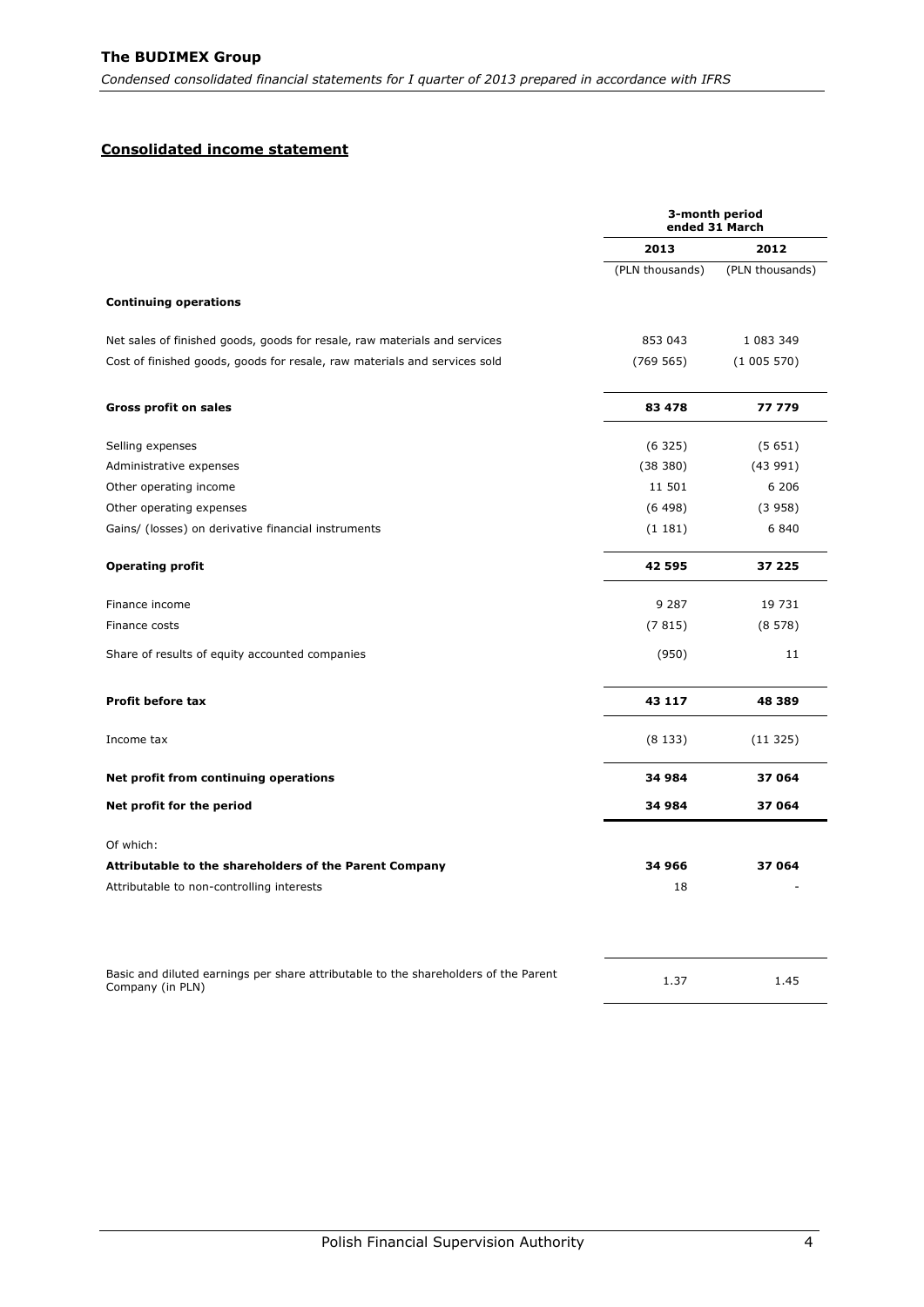## <span id="page-5-0"></span>**Consolidated statement of comprehensive income**

|                                                                                                                                   | 3-month period<br>ended 31 March |                 |  |
|-----------------------------------------------------------------------------------------------------------------------------------|----------------------------------|-----------------|--|
|                                                                                                                                   | 2013                             | 2012            |  |
|                                                                                                                                   | (PLN thousands)                  | (PLN thousands) |  |
| Net profit for the period                                                                                                         | 34 984                           | 37 064          |  |
| Other comprehensive income (loss) for the period, which:                                                                          |                                  |                 |  |
| Will be subsequently reclassified to profit or loss:                                                                              |                                  |                 |  |
| Foreign exchange differences on translation of foreign operations                                                                 | 168                              | (473)           |  |
| Deferred tax related to components of other comprehensive income which will be<br>subsequently reclassified to profit or loss     |                                  |                 |  |
| Will not be subsequently reclassified to profit or loss:                                                                          |                                  |                 |  |
| Actuarial gains/(losses)                                                                                                          |                                  |                 |  |
| Deferred tax related to components of other comprehensive income which will not be<br>subsequently reclassified to profit or loss |                                  |                 |  |
| Other comprehensive income (loss), net of tax                                                                                     | 168                              | (473)           |  |
| Total comprehensive income for the period                                                                                         | 35 152                           | 36 591          |  |
| Of which:                                                                                                                         |                                  |                 |  |
| Attributable to the shareholders of the Parent Company                                                                            | 35 134                           | 36 591          |  |
| Attributable to non-controlling interests                                                                                         | 18                               |                 |  |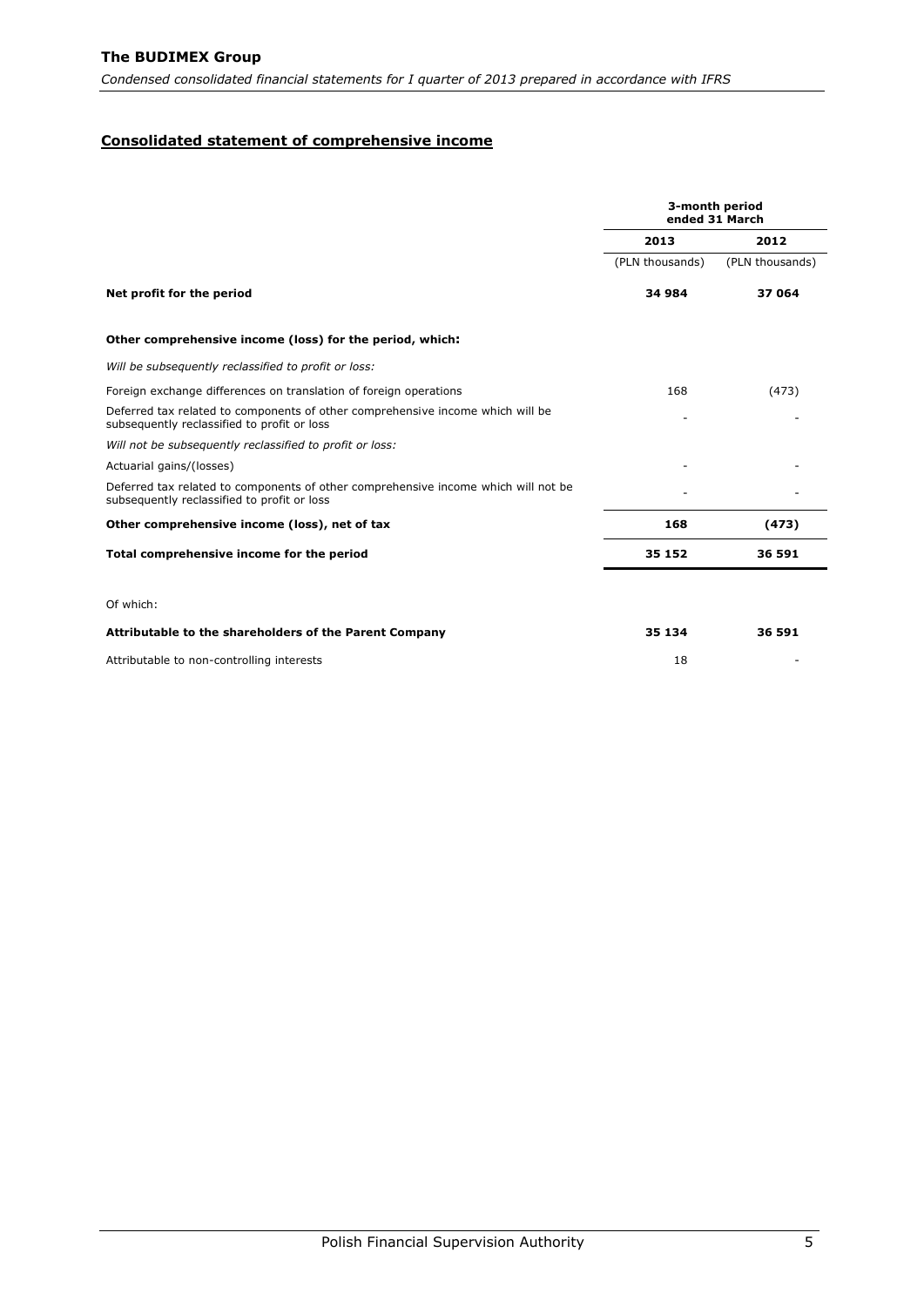#### **Consolidated statement of changes in equity**

<span id="page-6-0"></span>

|                                              | Equity attributable to the shareholders of the Parent Company |                          |                                             |                                                                                  |                          |                 | Non-controlling          | <b>Total equity</b> |
|----------------------------------------------|---------------------------------------------------------------|--------------------------|---------------------------------------------|----------------------------------------------------------------------------------|--------------------------|-----------------|--------------------------|---------------------|
|                                              | Share capital                                                 | Share premium            | Other reserves -<br>share-based<br>payments | Foreign<br>exchange<br>differences on<br>translation of<br>foreign<br>operations | Retained<br>earnings     | <b>Total</b>    | interests                |                     |
|                                              | (PLN thousands)                                               | (PLN thousands)          | (PLN thousands)                             | (PLN thousands)                                                                  | (PLN thousands)          | (PLN thousands) | (PLN thousands)          | (PLN thousands)     |
| Balance as at 1 January 2013                 | 145 848                                                       | 234 799                  | 2705                                        | 2 1 9 0                                                                          | 47 588                   | 433 130         | $\blacksquare$           | 433 130             |
| Profit for the period                        | $\overline{\phantom{a}}$                                      | $\overline{\phantom{a}}$ | $\overline{\phantom{a}}$                    | $\overline{\phantom{a}}$                                                         | 34 966                   | 34 966          | 18                       | 34 984              |
| Other comprehensive income                   | $\overline{\phantom{a}}$                                      | $\overline{\phantom{a}}$ | $\overline{\phantom{a}}$                    | 168                                                                              | $\overline{\phantom{a}}$ | 168             | $\overline{\phantom{a}}$ | 168                 |
| Total comprehensive income for<br>the period | $\blacksquare$                                                | $\blacksquare$           | $\blacksquare$                              | 168                                                                              | 34 966                   | 35 134          | 18                       | 35 152              |
| Change in the composition of the<br>Group    | $\overline{\phantom{a}}$                                      | $\overline{\phantom{a}}$ | $\overline{\phantom{a}}$                    | $\overline{\phantom{a}}$                                                         | $\overline{\phantom{a}}$ | $\sim$          | 16 277                   | 16 277              |
|                                              |                                                               |                          |                                             |                                                                                  |                          |                 |                          |                     |
| Balance as at 31 March 2013                  | 145 848                                                       | 234 799                  | 2705                                        | 2 3 5 8                                                                          | 82 554                   | 468 264         | 16 295                   | 484 559             |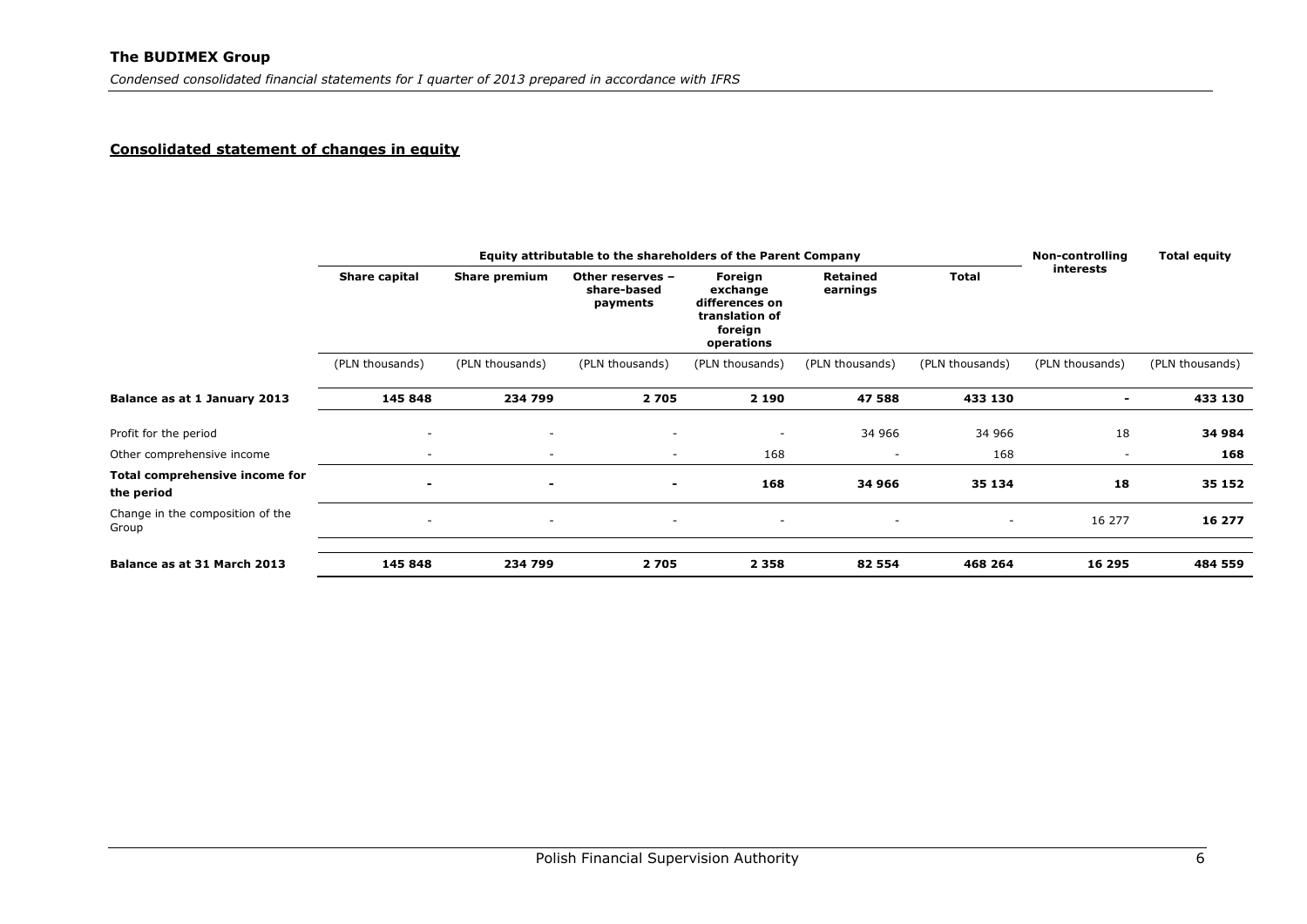## **Consolidated statement of changes in equity (cont.)**

<span id="page-7-0"></span>

|                                              |                 | <b>Non-controlling</b>       | <b>Total equity</b>                         |                                                                                  |                             |                 |                              |                 |
|----------------------------------------------|-----------------|------------------------------|---------------------------------------------|----------------------------------------------------------------------------------|-----------------------------|-----------------|------------------------------|-----------------|
|                                              | Share capital   | Share<br>premium             | Other reserves -<br>share-based<br>payments | Foreign<br>exchange<br>differences on<br>translation of<br>foreign<br>operations | <b>Retained</b><br>earnings | <b>Total</b>    | interests                    |                 |
|                                              | (PLN thousands) | (PLN thousands)              | (PLN thousands)                             | (PLN thousands)                                                                  | (PLN thousands)             | (PLN thousands) | (PLN thousands)              | (PLN thousands) |
| Balance as at 1 January 2012                 | 145 848         | 234 799                      | 1 2 8 3                                     | 2 2 2 9                                                                          | 141 671                     | 525 830         | $\blacksquare$               | 525 830         |
| Profit for the period                        |                 | $\blacksquare$               | $\overline{\phantom{a}}$                    |                                                                                  | 37 064                      | 37 064          |                              | 37 064          |
| Other comprehensive income                   |                 |                              | $\overline{\phantom{m}}$                    | (473)                                                                            |                             | (473)           | $\overline{\phantom{a}}$     | (473)           |
| Total comprehensive income for<br>the period |                 | $\qquad \qquad \blacksquare$ | $\overline{\phantom{0}}$                    | (473)                                                                            | 37 064                      | 36 591          | $\qquad \qquad \blacksquare$ | 36 591          |
| Balance as at 31 March 2012                  | 145 848         | 234 799                      | 1 2 8 3                                     | 1756                                                                             | 178 735                     | 562 421         | $\blacksquare$               | 562 421         |
| Profit for the period                        |                 |                              |                                             |                                                                                  | 148 918                     | 148 918         |                              | 148 918         |
| Other comprehensive income                   |                 | $\overline{\phantom{a}}$     | ۰                                           | 434                                                                              |                             | 434             | $\overline{\phantom{a}}$     | 434             |
| Total comprehensive income for<br>the period |                 |                              |                                             | 434                                                                              | 148 918                     | 149 352         |                              | 149 352         |
| <b>Dividends</b>                             | $\sim$          | ٠                            | $\overline{\phantom{a}}$                    | $\overline{\phantom{a}}$                                                         | (280065)                    | (280065)        | $\overline{\phantom{a}}$     | (280065)        |
| Share-based payments                         | $\sim$          | $\overline{\phantom{a}}$     | 1422                                        | ٠                                                                                | $\overline{\phantom{a}}$    | 1 4 2 2         | $\overline{\phantom{a}}$     | 1422            |
| Balance as at 31 December 2012               | 145 848         | 234 799                      | 2705                                        | 2 1 9 0                                                                          | 47 588                      | 433 130         | $\blacksquare$               | 433 130         |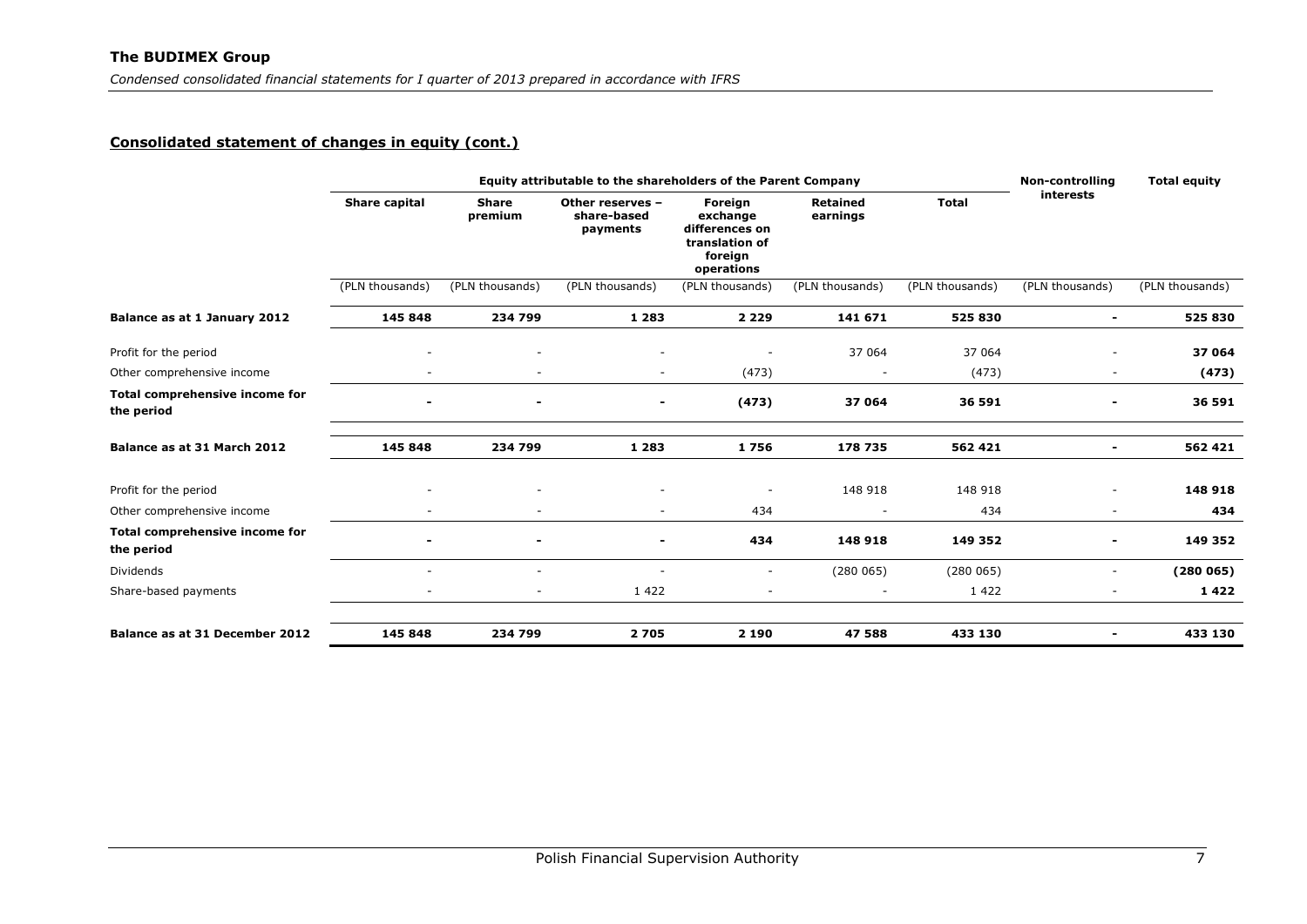## <span id="page-8-0"></span>**Consolidated statement of cash flow**

|                                                                                                        |                 | 3-month period<br>ended 31 March |
|--------------------------------------------------------------------------------------------------------|-----------------|----------------------------------|
|                                                                                                        | 2013            | 2012                             |
|                                                                                                        | (PLN thousands) | (PLN thousands)                  |
| <b>CASH FLOW FROM OPRATING ACTIVITIES</b>                                                              |                 |                                  |
| Net profit before tax                                                                                  | 43 117          | 48 389                           |
| <b>Adjustments for:</b>                                                                                |                 |                                  |
| Depreciation/ amortization                                                                             | 7 189           | 13 193                           |
| Share of results of equity accounted companies                                                         | 950             | (11)                             |
| Foreign exchange (gains)/ losses                                                                       | 45              | (2158)                           |
| Interest and shares in profits (dividends)                                                             | 552             | 1498                             |
| (Profit)/ loss on disposal of investments                                                              | 3 2 3 1         | 100                              |
| Change in valuation of derivative financial instruments                                                | 2 679           | (8307)                           |
| Operating profit before changes in working capital                                                     | 57 763          | 52 704                           |
| Change in receivables and retentions for construction contracts                                        | (40329)         | 18 26 6                          |
| Change in inventories                                                                                  | 24 918          | (75154)                          |
| Change in provisions and liabilities arising from retirement benefits and similar<br>obligations       | (4253)          | 7 7 4 2                          |
| Change in retentions for construction contracts and in liabilities, except for loans and<br>borrowings | (386952)        | (630445)                         |
| Change in accruals and accrued income                                                                  | (15308)         | (12190)                          |
| Change in amounts due and receivable under construction contracts                                      | (51916)         | (269717)                         |
| Change in prepayments received                                                                         | (38984)         | 46 597                           |
| Change in cash and cash equivalents of restricted use                                                  | (3741)          | 8 0 4 1                          |
| Other adjustments                                                                                      | 373             | (769)                            |
| Cash generated from operations                                                                         | (458 429)       | (854925)                         |
| Income tax paid                                                                                        | (8253)          | (1393)                           |
| <b>NET CASH USED IN OPERATING ACTIVITIES</b>                                                           | (466682)        | (856318)                         |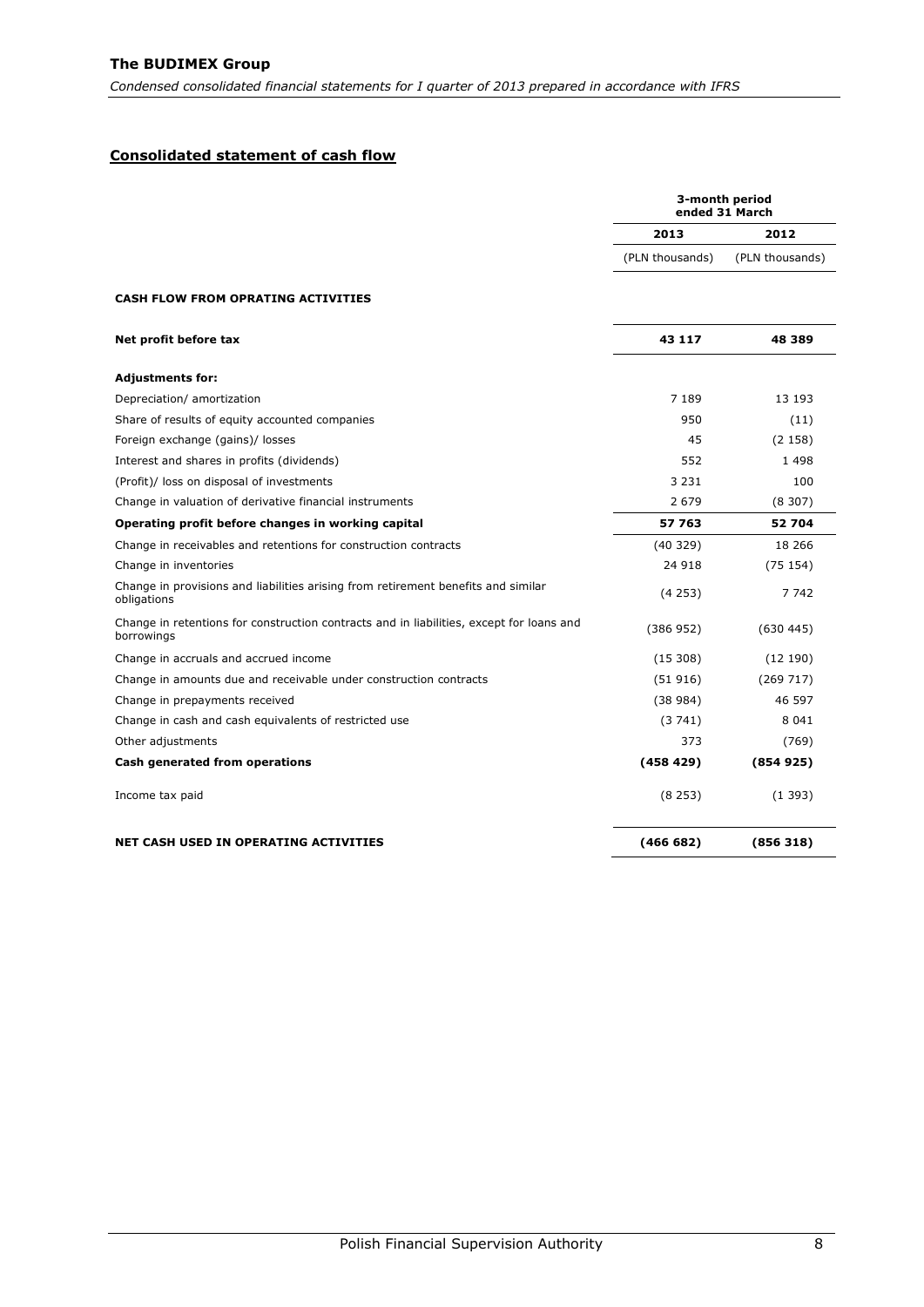## **Consolidated statement of cash flow (cont.)**

|                                                                            | 3-month period<br>ended 31 March |                 |  |
|----------------------------------------------------------------------------|----------------------------------|-----------------|--|
|                                                                            | 2013                             | 2012            |  |
|                                                                            | (PLN thousands)                  | (PLN thousands) |  |
| <b>CASH FLOW FROM INVESTING ACTIVITIES</b>                                 |                                  |                 |  |
| Sale of intangible assets and tangible fixed assets                        | 1 2 3 3                          | 242             |  |
| Purchase of intangible assets and tangible fixed assets                    | (2 239)                          | (7303)          |  |
| Proceeds from disposal of financial assets in related entities             |                                  | 4676            |  |
| Purchases of shares in subsidiaries                                        | (4936)                           |                 |  |
| <b>NET CASH USED IN INVESTING ACTIVITIES</b>                               | (5942)                           | (2385)          |  |
| <b>CASH FLOW FROM FINANCING ACTIVITIES</b>                                 |                                  |                 |  |
| Loans and borrowings taken out                                             | 1 2 8 4                          | 30 493          |  |
| Repayment of loans and borrowings                                          |                                  | (28635)         |  |
| Payment of finance lease liabilities                                       | (2421)                           | (3403)          |  |
| Interest paid                                                              | (525)                            | (1442)          |  |
| <b>NET CASH USED IN FINANCING ACTIVITIES</b>                               | (1662)                           | (2987)          |  |
| NET CHANGE IN CASH AND CASH EQUIVALENTS                                    | (474286)                         | (861690)        |  |
| Foreign exchange differences, net                                          | 133                              | (5)             |  |
| <b>CASH AND CASH EQUIVALENTS AT THE BEGINNING OF THE PERIOD (note 3.4)</b> | 1 306 746                        | 1740488         |  |
| <b>CASH AND CASH EQUIVALENTS AT THE END OF THE PERIOD (note 3.4)</b>       | 832 593                          | 878 793         |  |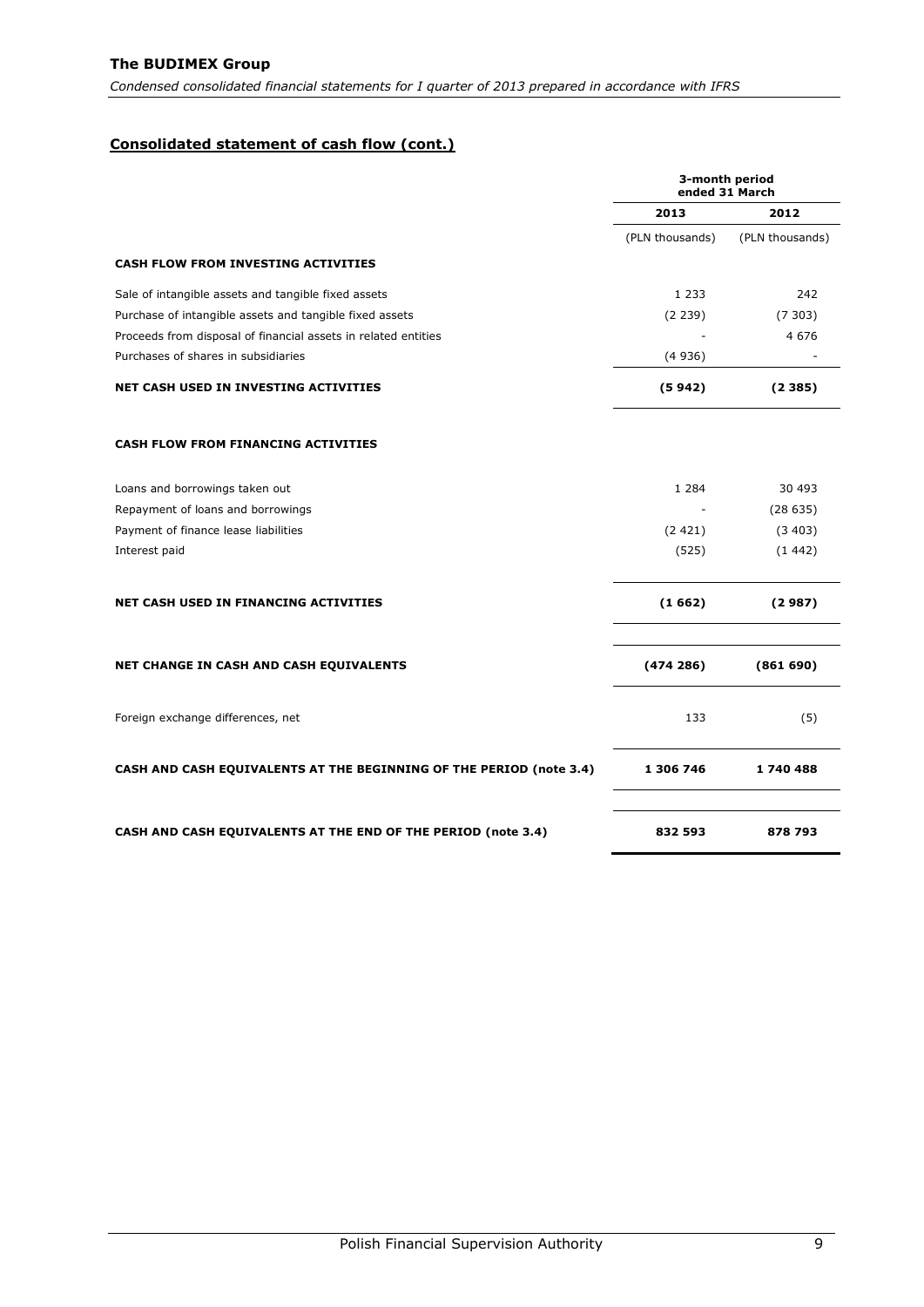## <span id="page-10-1"></span><span id="page-10-0"></span>**1. Organization of the Budimex Group and changes in the Group structure**

### **1.1. The Parent Company**

The parent company of the Budimex Group is Budimex SA (the "Parent Company"), which main area of business is building, rendering of management and advisory services.

The main areas of the business activities of the Group are widely understood construction-assembly services realized in the system of general execution at home and abroad, developer activities, property management, and limited scope trading, production, transport and other business. Budimex SA serves in the Group as an advisory, management and financial centre. Realization of these three functions is to facilitate:

- efficient flow of information within Group structures,
- strengthening the efficiency of cash and financial management of individual Group companies,
- strengthening market position of the entire Group.

### **1.2. Entities subject to consolidation**

<span id="page-10-2"></span>As at 31 March 2013, 31 December 2012 and 31 March 2012 the following companies were subject to consolidation:

| Company name                                                               | <b>Registered office</b> | % in the share capital<br>as at |                               |                      | <b>Consolidation</b> |
|----------------------------------------------------------------------------|--------------------------|---------------------------------|-------------------------------|----------------------|----------------------|
|                                                                            |                          | 31<br>March<br>2013             | 31<br><b>December</b><br>2012 | 31<br>March<br>2012  | method               |
| Mostostal Kraków SA                                                        | Cracow / Poland          | 100.00%                         | 100.00%                       | 100.00%              | full                 |
| Budimex Danwood Sp. z o.o.                                                 | Bielsk Podlaski / Poland | 100.00%                         | 100.00%                       | 100.00%              | full                 |
| Budimex Bau GmbH                                                           | Cologne/ Germany         | 100.00%                         | 100.00%                       | 100.00%              | full                 |
| Budimex Nieruchomości Sp. z o.o.                                           | Warsaw / Poland          | 100.00%                         | 100.00%                       | 100.00%              | full                 |
| Budimex Budownictwo Sp. z o.o.                                             | Warsaw / Poland          | 100.00%                         | 100.00%                       | 100.00%              | full                 |
| Przedsiębiorstwo Napraw Infrastruktury Sp. z o.o.<br>w upadłości układowej | Warsaw / Poland          | $100.00\%$ <sup>1</sup>         | 100.00% <sup>1</sup>          | 100.00%              | full                 |
| SPV-BN 1 Sp. z o.o.                                                        | Warsaw / Poland          | 100.00%                         | 100.00%                       | 100.00%              | full                 |
| SPV-BN 2 Sp. z o.o.                                                        | Warsaw / Poland          | 100.00%                         | 100.00%                       | 100.00%              | full                 |
| Budimex SA Ferrovial Agroman SA s.c.                                       | Warsaw / Poland          | 99.98%                          | 99.98%                        | 99.98%               | proportionate        |
| Budimex SA Sygnity SA Sp. j.                                               | Warsaw / Poland          | 67.00%                          | 67.00%                        | 67.00%               | proportionate        |
| Budimex SA Ferrovial Agroman SA Sp. j.                                     | Warsaw / Poland          | 50.00%                          | 50.00%                        | 50.00%               | proportionate        |
| Tecpresa - Techniki Spreżania i Usługi Dodatkowe<br>Sp. z o.o.             | Warsaw / Poland          | 30.00%                          | 30.00%                        | 30.00%               | proportionate        |
| Budimex Kolejnictwo SA                                                     | Warsaw / Poland          | 100.00%                         | 100.00% <sup>2</sup>          | 100.00% <sup>2</sup> | full                 |
| Budimex Parking Wrocław Sp. z o.o.                                         | Warsaw / Poland          | 100.00%                         | 100.00% <sup>3</sup>          | 100.00% <sup>3</sup> | full                 |
| Elektromontaż Poznań SA Group                                              | Poznań / Poland          | 50.66% <sup>4</sup>             | 30.78%                        | 30.78%               | full                 |

<sup>1</sup>) The company was acquired on 16 November 2011. The court declared bankruptcy of the company with an arrangement option on 13 September 2012. The Budimex Group lost control over the company on 30 November 2012 as a result of removing the company's own management board and appointing a court administrator. As a result, the company was deconsolidated as of the date of losing control.

2 ) Company entered in the Register of Entrepreneurs on 10 May 2011 but due to immateriality of the data it was not consolidated. The Budimex Group started consolidating the company on 1 January 2013.

 $3)$  Company entered in the Register of Entrepreneurs on 10 February 2011 but due to immateriality of the data it was not consolidated. The Budimex Group started consolidating the company on 1 January 2013.

4 ) The controlling stake of shares of Elektromontaż Poznań SA was acquired on 4 January 2013, when the Budimex Group started consolidating the Elektromontaż Poznań Group.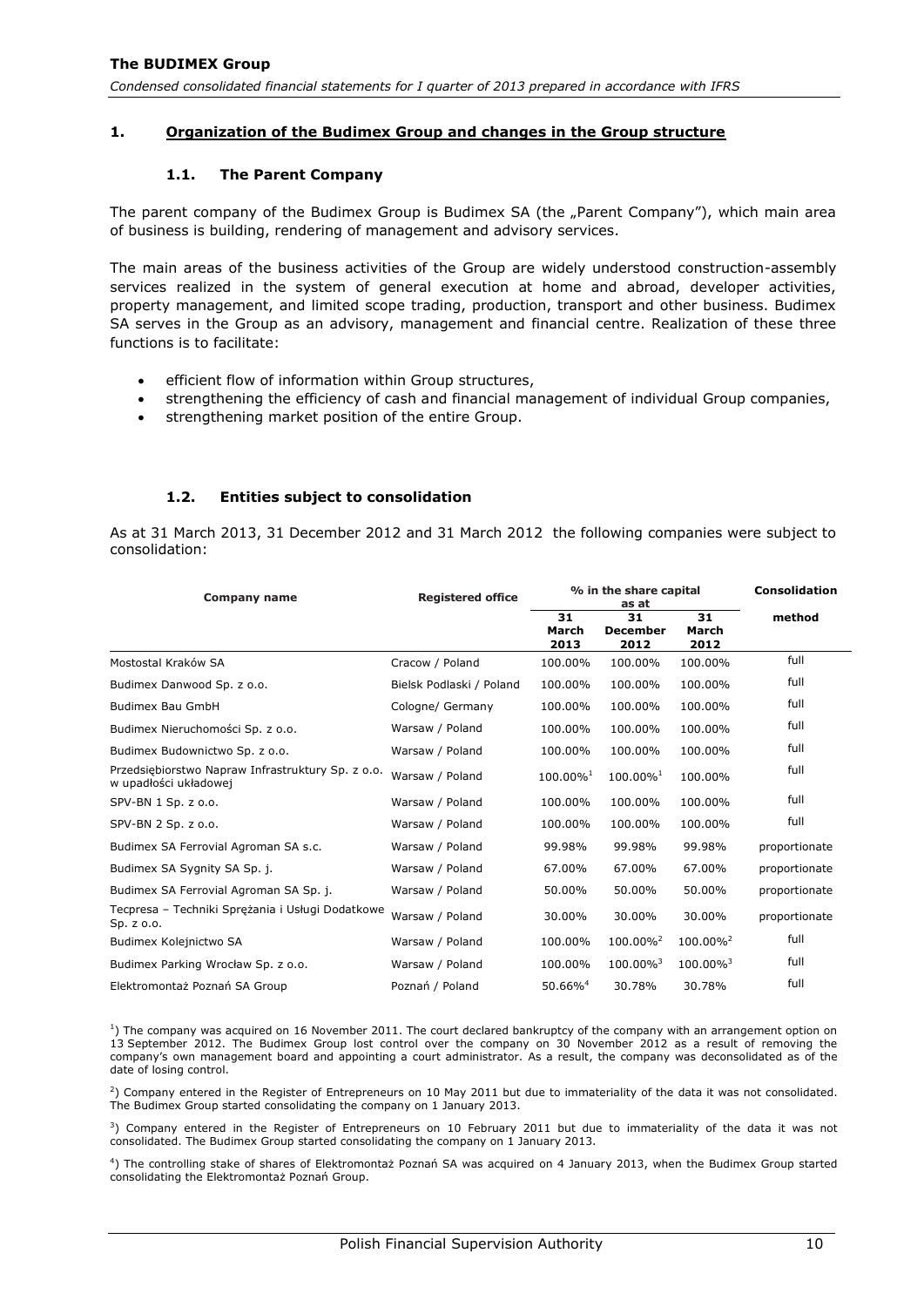## <span id="page-11-0"></span>**1.3. Description of changes in the composition of the Group together with indication of their consequences**

On 4 January 2013 the condition of obtaining the legally required permit of the President of the Office for Competition and Consumer Protection for the concentration was met. Consequently, a payment of PLN 6 559 thousand was made for 19.88% of the shares in the company under the name of Elektromontaż Poznań SA (ELPOZ). Upon crediting the bank account of Bank Handlowy w Warszawie SA and upon the Bank's statement of transferring shares to Budimex SA on 4 January 2013, Budimex SA became the owner of 50.66% shares of ELPOZ and obtained control over the company and companies forming part of the Elektromontaż Poznań SA Group. As at 31 December 2012, Budimex SA held 30.78% of the shares in ELPOZ, which was its associate at that time.

Budimex SA acquired the controlling stake of ELPOZ to obtain control and to improve the effectiveness of the company's activity.

As at date of the financial statement the fair value of tangible fixed assets acquired, investments properties and assets and liabilities related to the valuation of long-term contracts were accounted for provisionally according to IFRS 3, par. 45.

The fair values as at acquisition date and the provisionally accounted gain from bargain purchase are presented in the following table:

| <b>Purchase consideration</b>                                                | in PLN thousand |
|------------------------------------------------------------------------------|-----------------|
| - cash paid as at acquisition date                                           | 6 5 5 9         |
| - fair value of the previously held equity interest                          | 10 154          |
| <b>Total purchase consideration</b>                                          | 16 713          |
| Net assets identified in the acquiree                                        |                 |
| Cash and cash equivalents                                                    | 5 2 1 9         |
| Tangible fixed assets                                                        | 12 095          |
| Investment properties                                                        | 20 232          |
| Intangible assets                                                            | 1752            |
| Available for sale financial assets                                          | 1               |
| Inventories                                                                  | 3 9 3 4         |
| Receivables and other assets                                                 | 34 231          |
| Deferred tax liability                                                       | (337)           |
| Trade payables and other liabilities                                         | (40579)         |
| Total net assets at fair value                                               | 36 548          |
| Non-controlling interest as at acquisition date                              | 16 277          |
| Gain from bargain purchase                                                   | 3 5 5 8         |
| Purchase consideration in cash                                               | (6559)          |
| Cash and cash equivalents in acquired entity at the acquisition date         | 5 2 1 9         |
| Cash of restricted use at the acquisition date                               | (3596)          |
| Cash outflow regarding acquisition                                           | (4936)          |
| Sales revenue for the period from the acquisition date to 31 March 2013      | 12 683          |
| Net profit/ (loss) for the period from the acquisition date to 31 March 2013 | 36              |

Gross value of receivables as at acquisition date amounted to PLN 26 274 thousand, while the value of unrecoverable debts and fully provided for was PLN 390 thousand.

The gain from bargain purchase amounting to PLN 3 558 thousand was presented in the first quarter of 2013 in the line "other operating income" in the consolidated income statement. The reason for the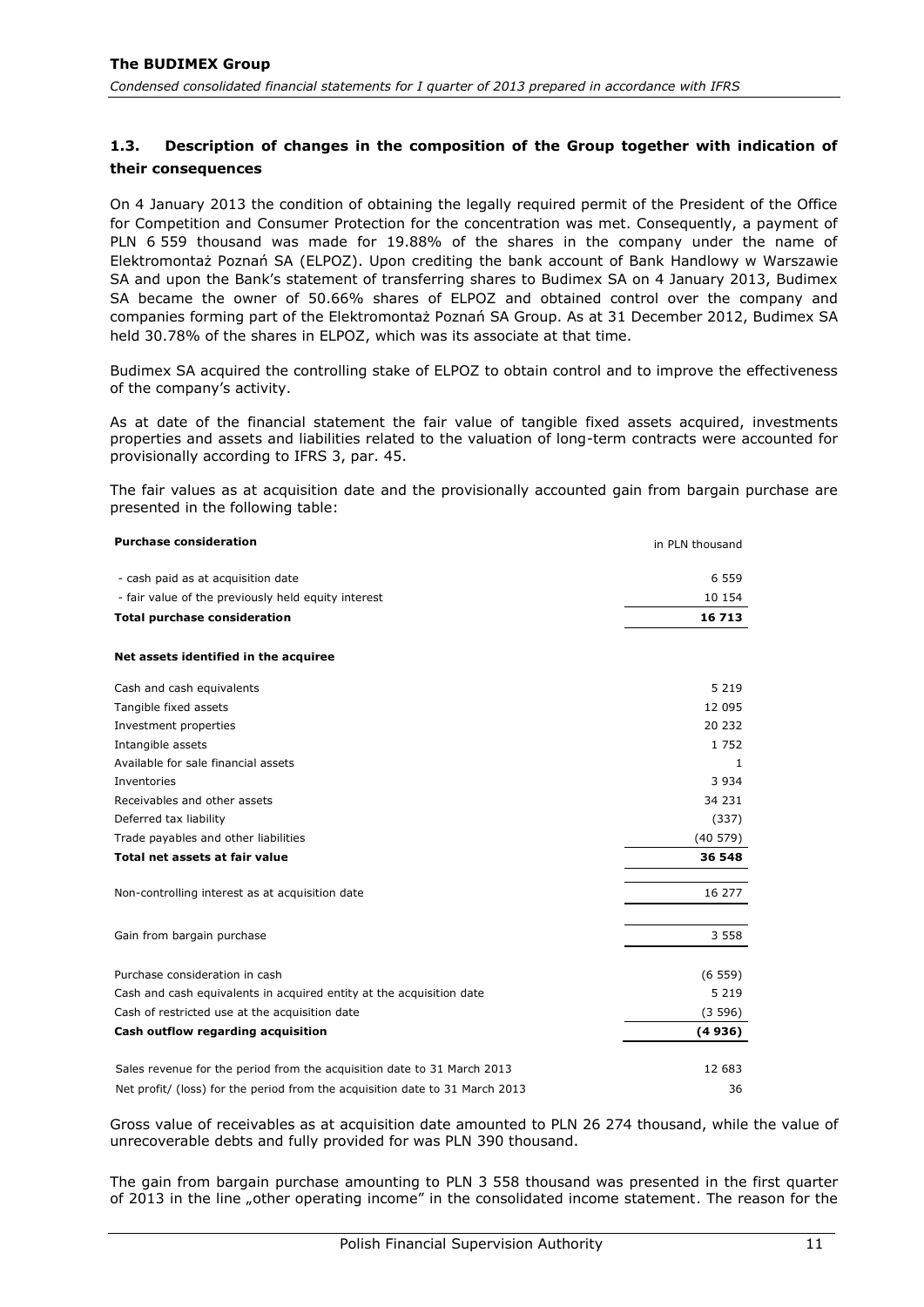gain from bargain purchase was a low unit price of the purchased shares which is a result of the restructuring of the investment portfolio by the seller.

The gain on the fair value valuation of the previously held equity interest amounts to PLN 1 390 thousand and was included to "other operating income" in the consolidated income statement in the first quarter of 2013.

The non-controlling interest was fair-valued. The fair value was the price Budimex SA paid for 1 share of ELPOZ.

Till the authorization date of these condensed financial statements no costs related to the acquisition of the controlling stake in ELPOZ have been incurred.

From 1 January 2013 the Budimex Group has also consolidated the following companies: Budimex Kolejnictwo SA and Budimex Parking Wrocław Sp. z o.o. Although both companies were registered in 2011, their previous financial data was not material.

In the 3-month period ended 31 March 2013, there were no other changes in the composition of the Group.

In the period covered by this report, no significant activities were discontinued and there were no plans to discontinue any significant activities in the future.

### <span id="page-12-0"></span>**2. Shareholders of the Parent Company**

According to the information held by Budimex SA, the shareholding structure of Budimex SA as at 24 April 2013 was as follows:

| <b>Shareholder</b>                                                                                 | Type of<br>shares | Number of<br>shares | % of the share<br>capital | <b>Number of</b><br>votes | % of voting<br>rights at the<br><b>AGM</b> |
|----------------------------------------------------------------------------------------------------|-------------------|---------------------|---------------------------|---------------------------|--------------------------------------------|
| Valivala Holdings B.V. Amsterdam (Holland) -<br>the Company from the Ferrovial SA Group<br>(Spain) | ordinary          | 15 078 159          | 59.06%                    | 15 078 159                | 59.06%                                     |
| OFE PZU "Złota Jesień"                                                                             | ordinary          | 2 561 102           | 10.03%                    | 2 561 102                 | 10.03%                                     |
| Aviva OFE Aviva BZ WBK                                                                             | ordinary          | 1 304 851           | 5.11%                     | 1 304 851                 | 5.11%                                      |
| Other shareholders                                                                                 | ordinary          | 6 585 986           | 25.80%                    | 6 585 986                 | 25.80%                                     |
| <b>Total</b>                                                                                       |                   | 25 530 098          | 100.00%                   | 25 530 098                | 100.00%                                    |

From the date of publication of the annual report for the year ended 31 December 2012, i.e. 20 March 2013 the shareholding structure has been subject to the following changes: on 8 April 2013 the shareholder Aviva OFE Aviva BZ WBK purchased 45 424 shares and increased its share to 5.11% of the share capital.

### <span id="page-12-2"></span><span id="page-12-1"></span>**3. Principles applied for the purpose of preparation of financial statements**

# **3.1. Accounting policies and basis of preparing the consolidated financial statements of the Budimex Group**

These condensed financial statements were prepared in accordance with IAS 34 "Interim Financial Reporting" and appropriate accounting standards applicable for preparation of the interim consolidated financial statements adopted by the European Union issued and effective when preparing the interim consolidated financial statements applying the same principles for the current and comparable period. Details of accounting policies adopted by the Group were described in the consolidated financial statements of the Group for the year ended 31 December 2012, published on 20 March 2013.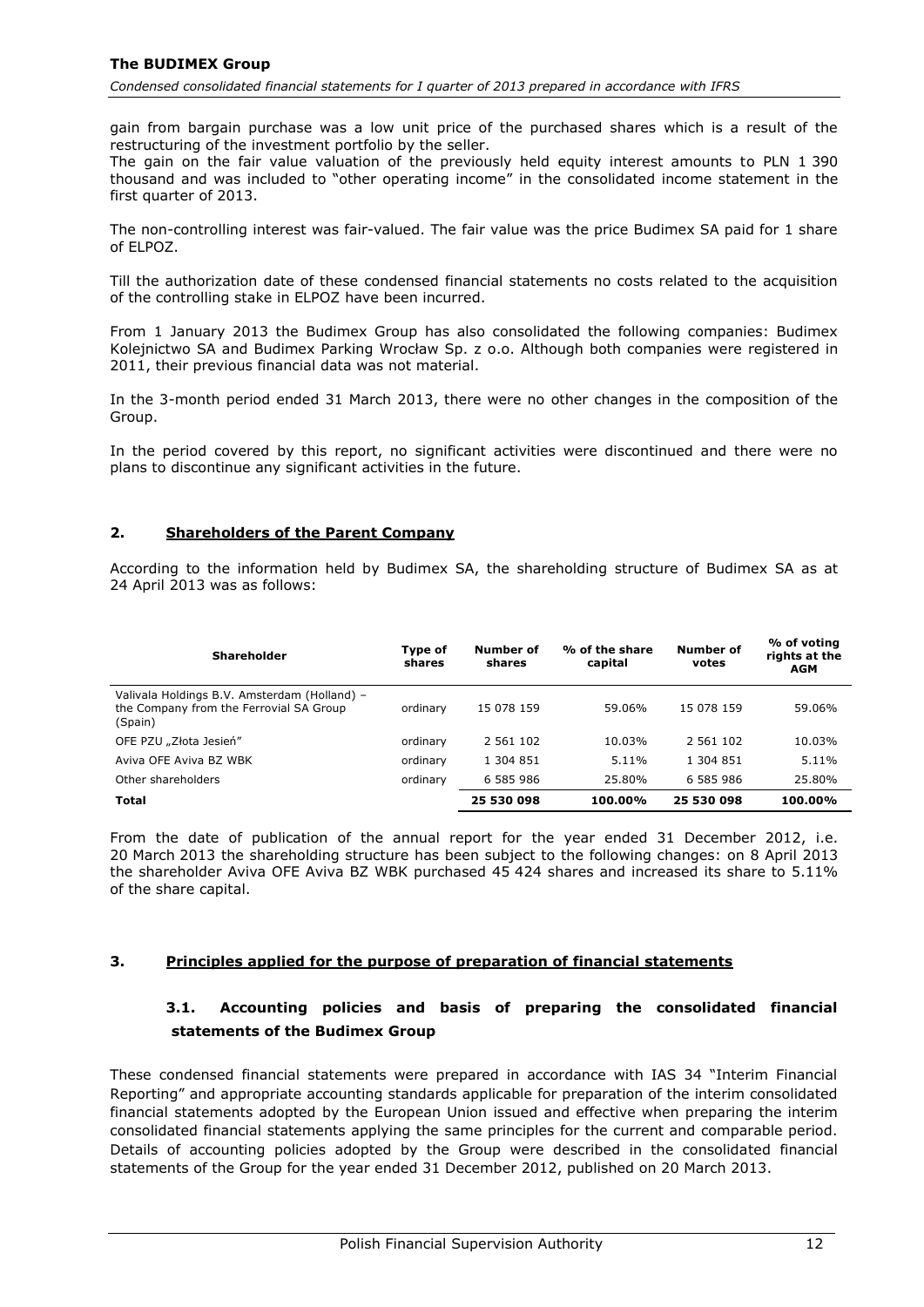The consolidated financial statements were prepared on the assumption that the Parent Company and all entities included in the Budimex Group will be going concerns in the foreseeable future. In the reporting period and as at the date of preparation of these financial statements no circumstances have been noted that would indicate a threat to ability to continue as a going concern.

### *Standards and Interpretations effective in the current period*

The following standards, amendments to the existing standards and interpretations issued by the International Accounting Standards Board ("IASB") and adopted by the EU are effective for the current period:

- **IFRS 13 "Fair Value Measurement"**, adopted by the EU on 11 December 2012 (effective for annual periods beginning on or after 1 January 2013),
- **Amendments to IFRS 1 "First-time Adoption of IFRS"** Severe Hyperinflation and Removal of Fixed Dates for First-time Adopters, adopted by the EU on 11 December 2012 (effective for annual periods beginning on or after 1 January 2013),
- **Amendments to IFRS 7 "Financial Instruments: Disclosures"** Offsetting Financial Assets and Financial Liabilities, adopted by the EU on 13 December 2012 (effective for annual periods beginning on or after 1 January 2013),
- **Amendments to IAS 1 "Presentation of financial statements"** Presentation of Items of Other Comprehensive Income, adopted by the EU on 5 June 2012 (effective for annual periods beginning on or after 1 July 2012),
- **Amendments to IAS 12 "Income Taxes"** Deferred Tax: Recovery of Underlying Assets, adopted by the EU on 11 December 2012 (effective for annual periods beginning on or after 1 January 2013),
- **Amendments to IAS 19 "Employee Benefits"** Improvements to the Accounting for Postemployment Benefits, adopted by the EU on 5 June 2012 (effective for annual periods beginning on or after 1 January 2013),
- **Amendments to IFRS 1 "First-time Adoption of IFRS"** Government Loans (effective for annual periods beginning on or after 1 January 2013),
- **IFRIC 20 "Stripping Costs in the Production Phase of a Surface Mine"**, adopted by the EU on 11 December 2012 (effective for annual periods beginning on or after 1 January 2013),
- **Amendments to various standards "Improvements to IFRSs (2012)"** resulting from the annual improvement project of IFRS adopted by the EU on 27 March 2013 (IFRS 1, IAS 1, IAS 16, IAS 32, IAS 34) primarily with a view to removing inconsistencies and clarifying wording (amendments are to be applied for annual periods beginning on or after 1 January 2013).

The adoption of these standards, amendments to the existing standards and interpretations has not led to any changes in the Group's accounting policies, except for the impact described in the note [3.2.](#page-14-0)

### *Standards and Interpretations issued by IASB and adopted by the EU but not yet effective*

At the date of authorisation of these financial statements the following standards and revisions adopted by the EU were in issue but not yet effective:

- **IFRS 10 "Consolidated Financial Statements"**, adopted by the EU on 11 December 2012 (effective for annual periods beginning on or after 1 January 2014),
- **IFRS 11 "Joint Arrangements"**, adopted by the EU on 11 December 2012 (effective for annual periods beginning on or after 1 January 2014),
- **IFRS 12 "Disclosures of Interests in Other Entities"**, adopted by the EU on 11 December 2012 (effective for annual periods beginning on or after 1 January 2014),
- **IAS 27 (revised in 2011) "Separate Financial Statements"**, adopted by the EU on 11 December 2012 (effective for annual periods beginning on or after 1 January 2014),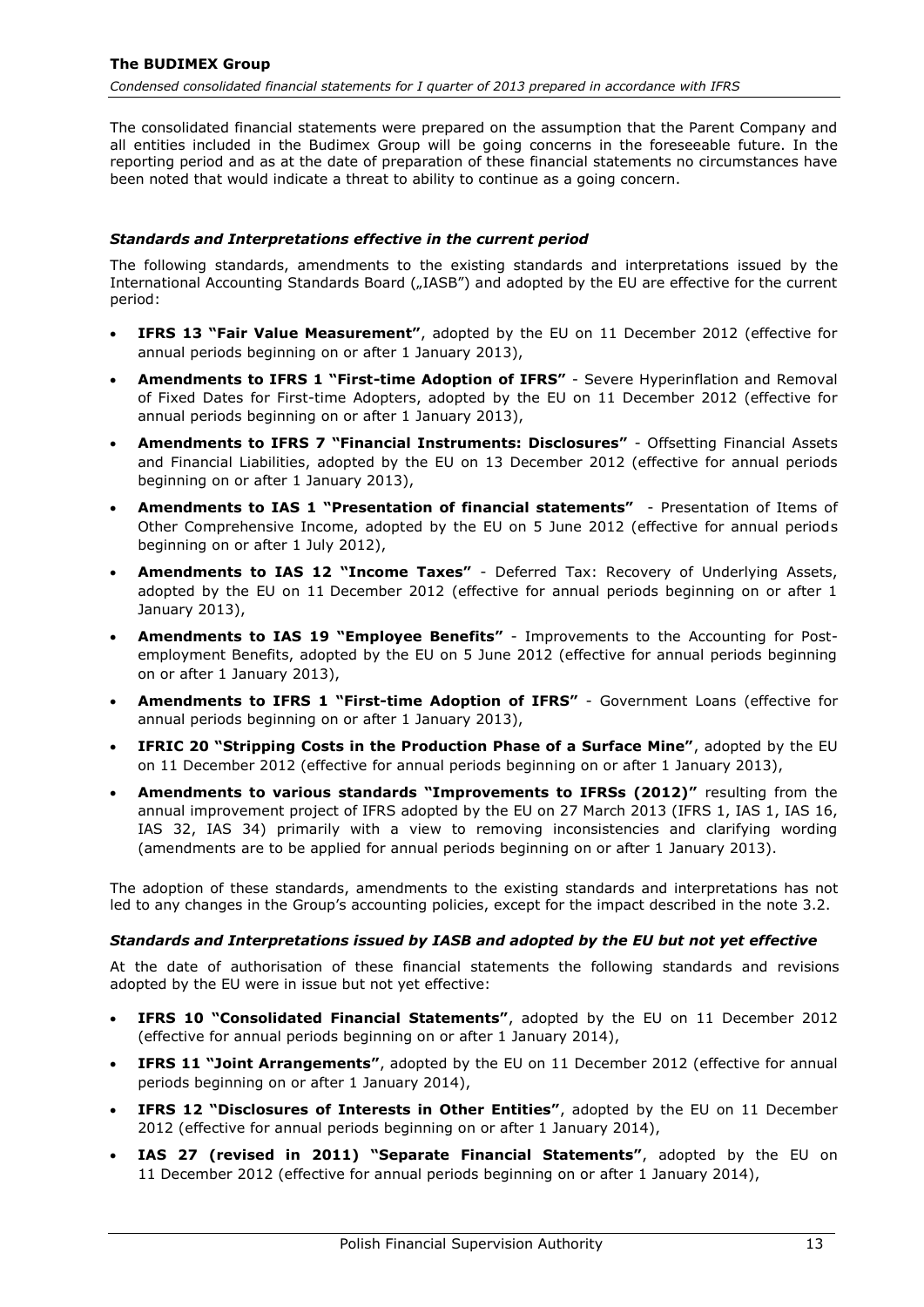- **IAS 28 (revised in 2011) "Investments in Associates and Joint Ventures"**, adopted by the EU on 11 December 2012 (effective for annual periods beginning on or after 1 January 2014),
- **Amendments to IAS 32 "Financial instruments: presentation"** Offsetting Financial Assets and Financial Liabilities, adopted by the EU on 13 December 2012 (effective for annual periods beginning on or after 1 January 2014),
- **Amendments to IFRS 10 "Consolidated Financial Statements", IFRS 11 "Joint Arrangements" and IFRS 12 "Disclosures of Interests in Other Entities"** - Transition Guidance (effective for annual periods beginning on or after 1 January 2014).

The Group has elected not to take advantage of early adoption of the above standards and amendments to the standards. The Group anticipates that the adoption of these standards and amendments to the existing standards will have no material impact on the financial statements of the Group in the period of initial application.

### *Standards and Interpretations issued by IASB but not yet adopted by the EU*

At present, IFRS as adopted by the EU do not significantly differ from regulations adopted by the International Accounting Standards Board (IASB) except from the following standards and amendments to the existing standards, which were not endorsed for use as at 24 April 2013:

- **IFRS 9 "Financial Instruments"** (effective for annual periods beginning on or after 1 January 2015),
- **Amendments to IFRS 9 "Financial Instruments" and IFRS 7 "Financial Instruments: Disclosures"** – Mandatory Effective Date and Transition Disclosures,
- **Amendments to IFRS 10 "Consolidated Financial Statements", IFRS 12 "Disclosures of Interests in Other Entities" and IAS 27 "Separate Financial Statements" - Investment Entities** (effective for annual periods beginning on or after 1 January 2014).

The Group anticipates that the adoption of these standards and revisions will have no material impact on the financial statements of the Group in the period of initial application.

At the same time, hedge accounting regarding the portfolio of financial assets and liabilities, whose principles have not been adopted by the EU, is still unregulated. According to the entity's estimates, application of hedge accounting for the portfolio of financial assets or liabilities pursuant to IAS 39: "Financial Instruments: Recognition and Measurement", would not significantly impact the financial statements, if applied as at the balance sheet date.

# <span id="page-14-0"></span>**3.2. Changes in accounting policies and the method of preparation of financial statements**

Starting from 1 January 2013, due to changes made to IAS 19 "Employee benefits", the Group presents actuarial gains and losses in the statement of comprehensive income. Previously, as described in the consolidated financial statement of the Group for 2012, actuarial gains and losses were presented in the income statement. Due to immateriality of the cumulative actuarial gains/losses included in "retained earnings" in the statement of changes in equity the value of this position has not been adjusted retrospectively.

### **3.3. Translation of selected financial data into euro**

<span id="page-14-1"></span>Selected financial data was translated into euro in accordance with the following rules:

- individual asset and liability items using the average exchange rate prevailing as at 31 March 2013 – 4.1774 PLN/EUR,
- $\bullet$  individual profit and loss account and statement of cash flow items for the first quarter of 2013 using the exchange rate being an arithmetic average of average exchange rates established by the National Bank of Poland for the last day of each ended month for the period from 1 January 2013 to 31 March 2013 – 4.1738 PLN/EUR,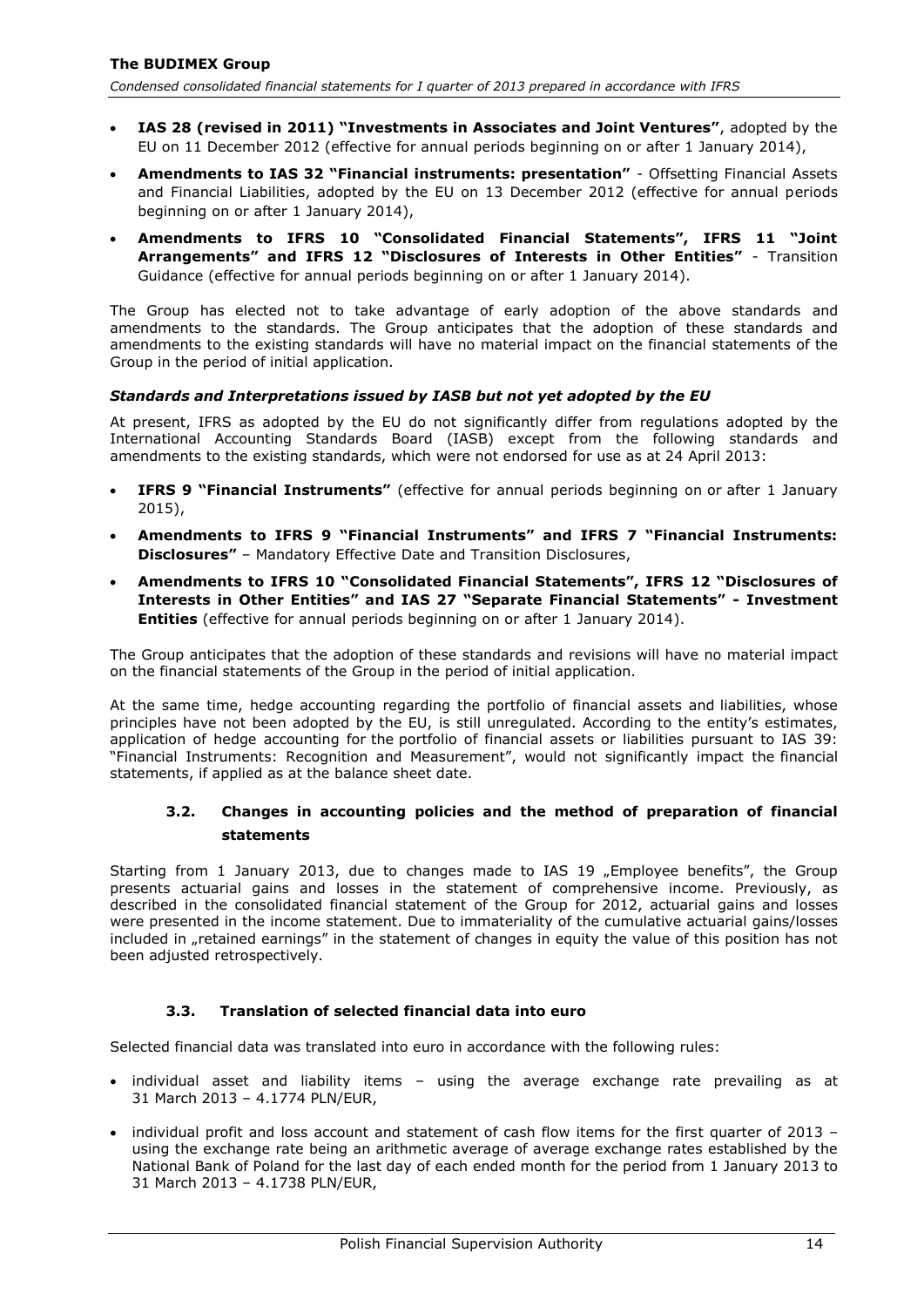*Condensed consolidated financial statements for I quarter of 2013 prepared in accordance with IFRS*

- individual asset and liability items of comparative financial data for the year 2012 using the average exchange rate prevailing as at 31 December 2012 – 4.0882 PLN/EUR,
- individual profit and loss account and statement of cash flow items of comparative financial data for the first quarter of 2012 - using the exchange rate being an arithmetic average of average exchange rates established by the National Bank of Poland for the last day of each ended month for the period from 1 January 2012 to 31 March 2012 – 4.1750 PLN/EUR.

#### **3.4. Cash recognised in the statement of cash flow**

<span id="page-15-0"></span>The Group recognizes cash of restricted use (including mainly cash representing security for bank guarantees and funds kept in escrow by developer companies, provided their maturity does not exceed 3 months) in the statement of financial position under cash and cash equivalents. For the purpose of the statement of cash flow – the balance of cash at the beginning and at the end of the reporting period is reduced by cash of restricted use, and its change in the statement of financial position is recognized under cash flow from operating activities.

|                                                        | 31 March<br>2013       | 31 December<br>2012    | 31 March<br>2012       |
|--------------------------------------------------------|------------------------|------------------------|------------------------|
|                                                        | (in PLN)<br>thousands) | (in PLN)<br>thousands) | (in PLN)<br>thousands) |
| Cash recognised in the statement of financial position | 850 917                | 1 317 733              | 891 894                |
| Cash and cash equivalents of restricted use            | $(18324)*$             | (10987)                | (13101)                |
| Cash recognised in the statement of cash flow          | 832 593                | 1 306 746              | 878 793                |

\*PLN 3 596 thousand was excluded from the change in the statement of financial position of the cash and cash equivalents of restricted use due to change in the Group composition

# <span id="page-15-1"></span>**4. Description of factors and events which had a material effect on a financial result of the Budimex Group for the first quarter of 2013**

Sale of construction-assembly services in Poland is characterized by seasonality mainly connected with atmosphere conditions and the highest revenues are usually achieved in the second and third quarter, while the lowest – in the first quarter.

In the 3-month period ended 31 March 2013, the Budimex Group earned sales revenue of PLN 853 043 thousand which means a 21.26% decrease on the corresponding period of 2012. The decrease in sales revenue was mainly due to termination of the infrastructure contracts related to EURO 2012 and due to deconsolidation of Przedsiębiorstwo Napraw Infrastruktury Sp. z o.o. as of 30 November 2012.

In the first quarter of 2013 construction-assembly production in Poland expressed in fixed prices decreased by 15.1% compared to the corresponding period of the prior year, while sales of the construction segment of the Budimex Group on the home market were down 34.76% on the corresponding periods.

Gross profit on sales in the first quarter of 2013 was PLN 83 478 thousand, while in the corresponding period of the prior year it amounted to PLN 77 779 thousand. The gross sales profitability ratio was therefore 9.79% in the first quarter of 2013, while in the first quarter of 2012 was 7.18%.

In accordance with the accounting policies adopted, when budgeted contract costs exceed the entire expected contract revenue, Group companies create provisions for expected contract losses and recognize them under "Amounts due and payable to customers under construction contracts". In the subsequent periods, a part of the created provision is released in proportion to the percentage of contract completion, after taking into account total negative margin on the entire contract. As at 31 March 2013, the balance of the provision for contract losses amounted to PLN 230 850 thousand. In the first quarter of 2013, the balance of provision for contract losses increased by PLN 2 411 thousand, which includes an increase of PLN 594 thousand due to changes in the Group composition.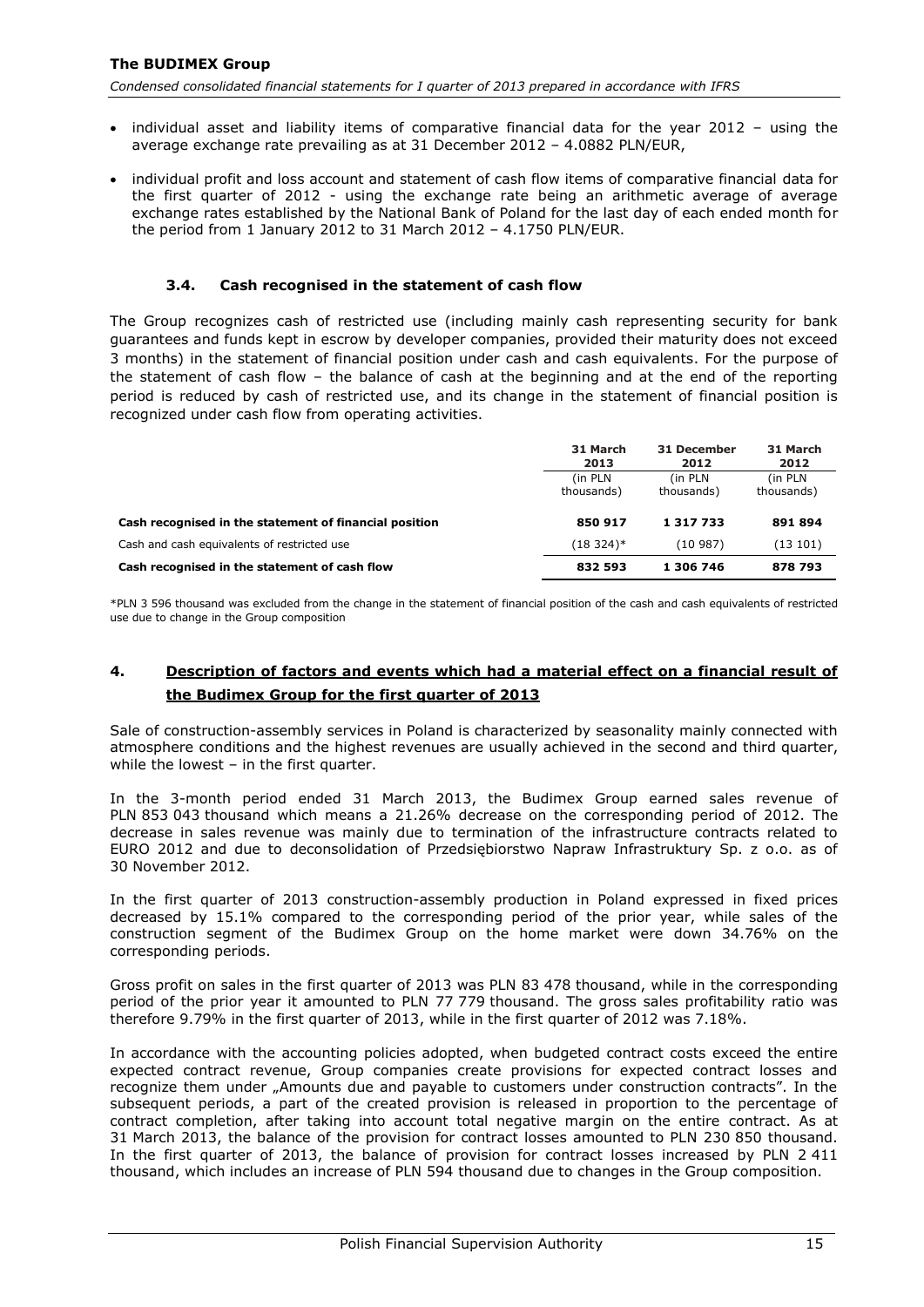The Budimex Group companies are required to issue a warranty for the construction services rendered. As at 31 March 2013 the provision for warranty amounted to PLN 165 969 thousand. In the 3-month period ended 31 March 2013 the balance of the provision for warranty decreased by PLN 4 656 thousand.

Selling expenses increased in the first quarter of 2013 by PLN 674 thousand compared to the corresponding period of the prior year, while administrative expenses were PLN 5 611 thousand lower than expenses incurred in the corresponding period of 2012. The share of selling and administrative expenses in total sales increased from 4.58% in the first quarter of 2012 to 5.24% in the first quarter of the current year.

Other operating income for the first quarter of 2013 was PLN 11 501 thousand and comprised gain from bargain purchase amounting to PLN 3 558 thousand, gain on the fair value valuation of the previously held equity interest in Elektromontaż Poznań SA in the amount of PLN 1 390 thousand, reversal of impairment write-downs against doubtful debts in the amount of PLN 2 118 thousand and income from compensations and contractual penalties in the amount of PLN 3 669 thousand.

Other operating expenses for the first quarter of 2013 amounted to PLN 6 498 thousand, of which PLN 2 086 thousand related to impairment write-downs against receivables, PLN 829 thousand related to provisions created for litigation proceedings and PLN 484 thousand related to costs of litigation proceedings. The value of compensations and contractual penalties charged to the Group result in the period discussed was PLN 2 797 thousand. Additionally, in the period of three months of 2013 Group companies disposed of tangible fixed assets and incurred a loss on sale of PLN 68 thousand. The net book value of the tangible fixed assets sold in the period of three months of 2013 amounted to PLN 1 304 thousand.

During the first quarter of 2013 the Group incurred losses on valuation and realization of derivative financial instruments contracts (made with a view to limiting the FX risk on foreign currency construction contracts) in the amount of PLN 1 181 thousand, while in the corresponding period of the prior year it reported gains in the amount of PLN 6 840 thousand. The valued derivative financial instruments contracts were classified as level 2 in the fair value hierarchy.

The reported operating profit of the Group in the first quarter of 2013 was PLN 42 595 thousand, while in the first quarter of 2012 it amounted to PLN 37 225 thousand. The operating profit for the first quarter of 2013 represented 4.99% of sales revenue value, while for the corresponding period of the prior year – 3.44% of sales revenue.

In the 3-month period ended 31 March 2013 the Group generated a gain on financing activities in the amount of PLN 1 472 thousand while in the same period of the prior year – gain in the amount of PLN 11 153 thousand. Finance income in the first quarter of 2013 represented mainly interest of PLN 9 285 thousand (PLN 15 098 thousand for the corresponding period of the previous year). Finance costs in the first quarter of 2013 represented, among others, interest costs of PLN 1 269 thousand, bank commissions on guarantees and loans of PLN 3 243 thousand paid by Group companies, costs from discount of long-term retention receivables and liabilities of PLN 2 083 thousand and negative foreign exchange difference amounting to PLN 1 214 thousand (in the corresponding period of the previous year the Group reported positive exchange differences of PLN 4 618 thousand).

In the first quarter of 2013, the Group reported a gross profit of PLN 43 117 thousand, while in the corresponding period of the prior year – a gross profit of PLN 48 389 thousand.

Income tax for the 3-month period ended 31 March 2013 was PLN 8 133 thousand, of which:

- current tax was PLN 4 129 thousand,
- deferred tax in the amount of PLN 4 004 thousand.

As at 31 March 2013, the Group recognized a deferred tax asset in the amount of PLN 307 944 thousand, while as at 31 December 2012 – PLN 311 651 thousand. The reported statement of financial position items of deferred tax asset result mainly from a special method of settlement of construction contracts, under which the moment of recognition of costs as incurred and revenue as realized are different from the tax and accounting perspectives.

The net profit attributable to the shareholders of the Budimex Group for the first quarter of 2013 was PLN 34 966 thousand, while the net profit attributable to the shareholders of the Budimex Group for the corresponding period of 2012 was PLN 37 064 thousand.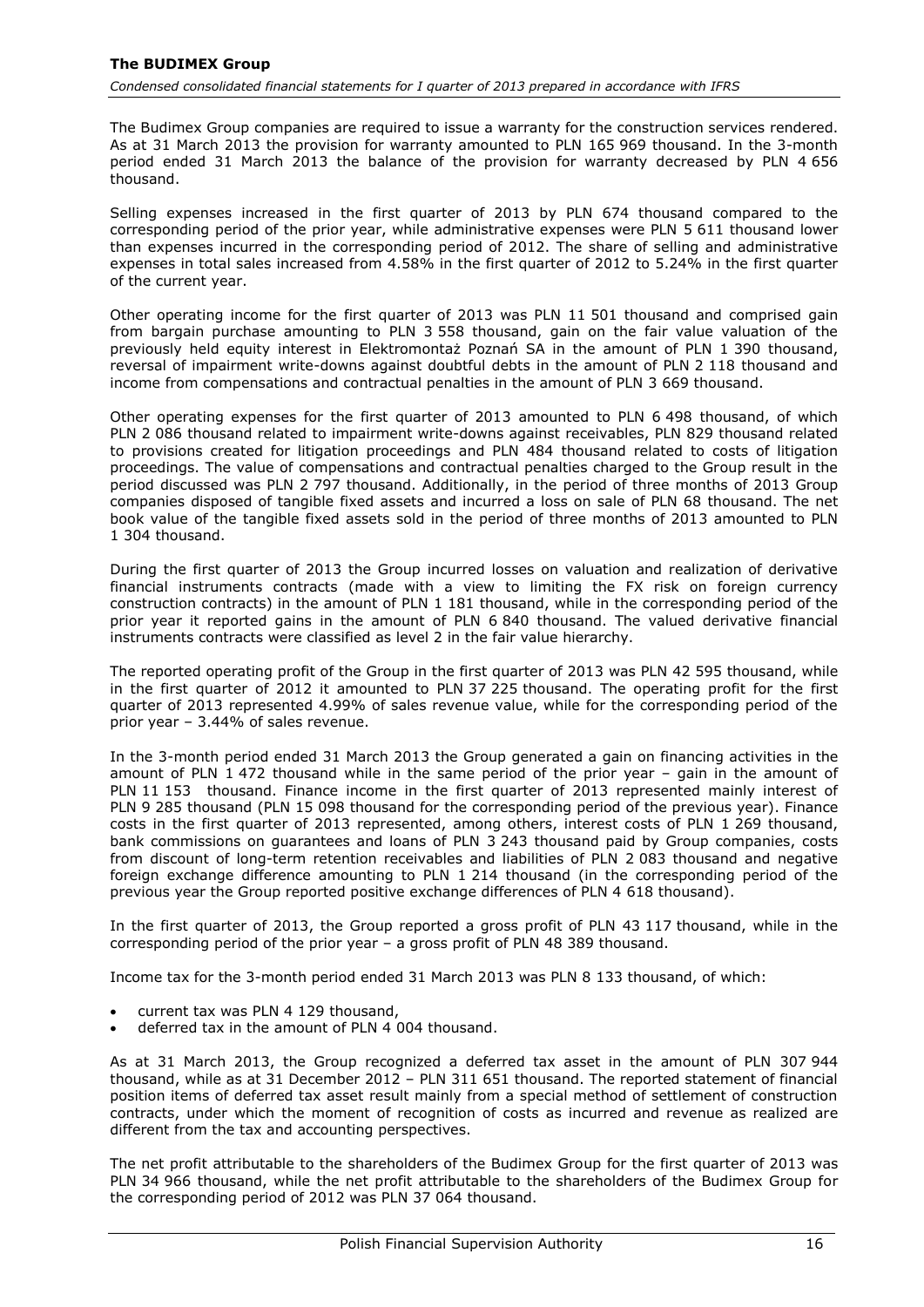The net profit attributable to non-controlling interest for the first quarter of 2013 amounted to PLN 18 thousand. In the corresponding period of 2012, there was no net profit attributable to non-controlling interest.

In the first quarter of 2013, the Group purchased or started to lease property, plant and equipment and intangible assets with a total value of PLN 1 664 thousand, of which plant and machinery accounted for PLN 1 018 thousand.

## <span id="page-17-0"></span>**5. Operating segments**

For the management purposes the Group has been divided into segments based on the products and services offered. The Group operates in the following two operating segments:

- construction business
- developer and property management business.

Construction business covers rendering of widely understood construction-assembly services at home and abroad and is realised by the following Group companies:

- Budimex SA
- Mostostal Kraków SA
- Budimex Bau GmbH
- Budimex Budownictwo Sp. z o.o.
- Tecpresa Techniki Sprężania i Usługi Dodatkowe Sp. z o.o.
- Budimex Koleinictwo SA
- Przedsiębiorstwo Napraw Infrastruktury Sp. z o.o. (as a result of removing the company's own management on 30 November 2012, the Budimex Group lost control over the company and the company was excluded from consolidation as of that date).

Developer and property management segment covers preparation of land for investment projects, realization of investment projects in the field of housing construction industry, flat disposal and rental and servicing property on own account. The following Group entities were included in this segment:

- Budimex Nieruchomości Sp. z o.o.
- SPV-BN 1 Sp. z o.o.
- SPV-BN 2 Sp. z o.o.
- Budimex SA in a part relating to developer business, as a result of merger with Budimex Inwestycje Sp. z o.o. on 13 August 2009.

Segment performance is evaluated based on sales revenue, gross profit (loss) on sales, operating profit (loss) and net profit (loss) for the period.

Other business conducted does not meet the requirements of reportable segment. Included in other business are entities that mainly conduct production, service or trading activities.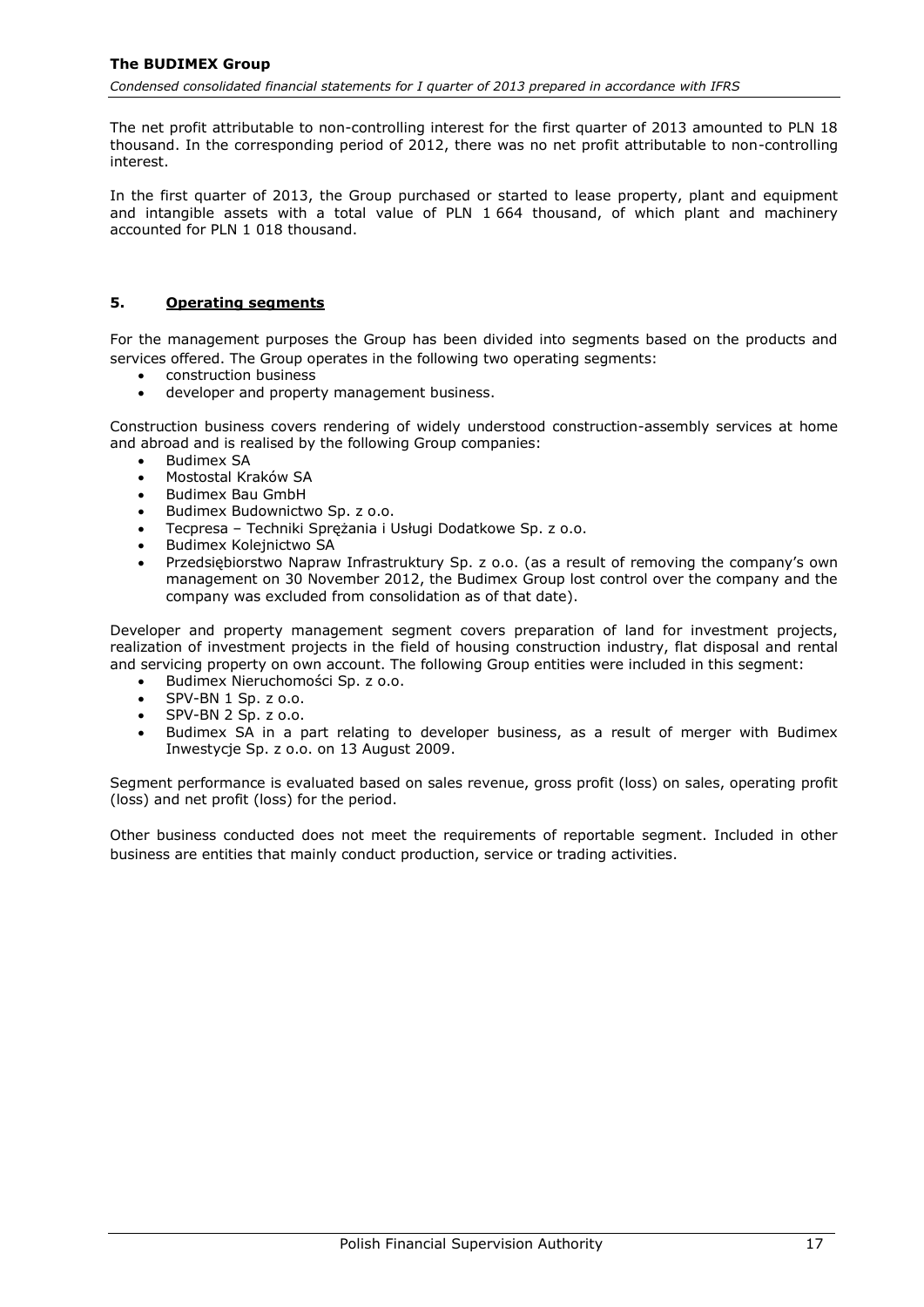*Condensed consolidated financial statements for I quarter of 2013 prepared in accordance with IFRS*

# The results of segments for the first quarter of 2013 are presented in the table below:

|                                                                         | amounts in PLN thousands        |                                                            |                       |                              |                       |  |
|-------------------------------------------------------------------------|---------------------------------|------------------------------------------------------------|-----------------------|------------------------------|-----------------------|--|
| <b>Segment name</b>                                                     | <b>Construction</b><br>business | <b>Property</b><br>management<br>and developer<br>business | <b>Other business</b> | Consolidation<br>adjustments | Consolidated<br>value |  |
| External sales                                                          | 667 930                         | 90 776                                                     | 94 337                |                              | 853 043               |  |
| Inter-segment sales                                                     | 26 507                          | 177                                                        | 2 3 0 5               | (28989)                      |                       |  |
| Total sales of finished goods,<br>goods for resale and raw<br>materials | 694 437                         | 90 953                                                     | 96 642                | (28989)                      | 853 043               |  |
| <b>Gross profit</b>                                                     | 50 684                          | 19 4 15                                                    | 9929                  | 3 4 5 0                      | 83 478                |  |
| Selling expenses                                                        | (2453)                          | (2 203)                                                    | (1679)                | 10                           | (6325)                |  |
| Administrative expenses                                                 | (34637)                         | (3495)                                                     | (3802)                | 3 5 5 4                      | (38380)               |  |
| Other operating income/ (expenses),<br>net                              | 697                             | (722)                                                      | 83                    | 4 9 4 5                      | 5 0 0 3               |  |
| (Losses) on derivative financial<br>instruments                         | (497)                           |                                                            | (684)                 |                              | (1181)                |  |
| <b>Operating profit</b>                                                 | 13794                           | 12995                                                      | 3847                  | 11959                        | 42 595                |  |
| Finance income / (costs), net                                           | (14)                            | 1682                                                       | (196)                 |                              | 1472                  |  |
| Shares in (losses) of equity accounted<br>entities                      |                                 |                                                            | (950)                 |                              | (950)                 |  |
| Income tax expense                                                      | (3643)                          | (2807)                                                     | (352)                 | (1331)                       | (8133)                |  |
| Net profit for the period                                               | 10 137                          | 11870                                                      | 2 3 4 9               | 10 628                       | 34 984                |  |

The results of segments for the first quarter of 2012 are presented in the table below:

|                                                                         | amounts in PLN thousands        |                                                            |                       |                                     |                       |  |
|-------------------------------------------------------------------------|---------------------------------|------------------------------------------------------------|-----------------------|-------------------------------------|-----------------------|--|
| <b>Segment name</b>                                                     | <b>Construction</b><br>business | <b>Property</b><br>management<br>and developer<br>business | <b>Other business</b> | <b>Consolidation</b><br>adjustments | Consolidated<br>value |  |
| External sales                                                          | 992 999                         | 31 699                                                     | 58 651                |                                     | 1 083 349             |  |
| Inter-segment sales                                                     | 51 366                          | 117                                                        |                       | (51483)                             |                       |  |
| Total sales of finished goods,<br>goods for resale and raw<br>materials | 1 044 365                       | 31816                                                      | 58 651                | (51483)                             | 1 083 349             |  |
| <b>Gross profit</b>                                                     | 71582                           | 6 1 9 5                                                    | 6843                  | (6841)                              | 77 779                |  |
| Selling expenses                                                        | (2907)                          | (1894)                                                     | (865)                 | 15                                  | (5651)                |  |
| Administrative expenses                                                 | (41392)                         | (2081)                                                     | (2457)                | 1939                                | (43991)               |  |
| Other operating income/ (expenses),<br>net                              | 2 5 6 2                         | (337)                                                      | 23                    | $\overline{\phantom{a}}$            | 2 2 4 8               |  |
| Gains on derivative financial instruments                               | 785                             |                                                            | 6 0 5 5               |                                     | 6840                  |  |
| <b>Operating profit</b>                                                 | 30 630                          | 1883                                                       | 9599                  | (4887)                              | 37 225                |  |
| Finance income, net                                                     | 7 1 3 8                         | 1698                                                       | 2 3 1 7               |                                     | 11 153                |  |
| Shares in gains of equity accounted<br>entities                         |                                 |                                                            | 11                    |                                     | 11                    |  |
| Income tax expense                                                      | (8658)                          | (710)                                                      | (2887)                | 930                                 | (11325)               |  |
| Net profit for the period                                               | 29 110                          | 2871                                                       | 9 0 4 0               | (3957)                              | 37 064                |  |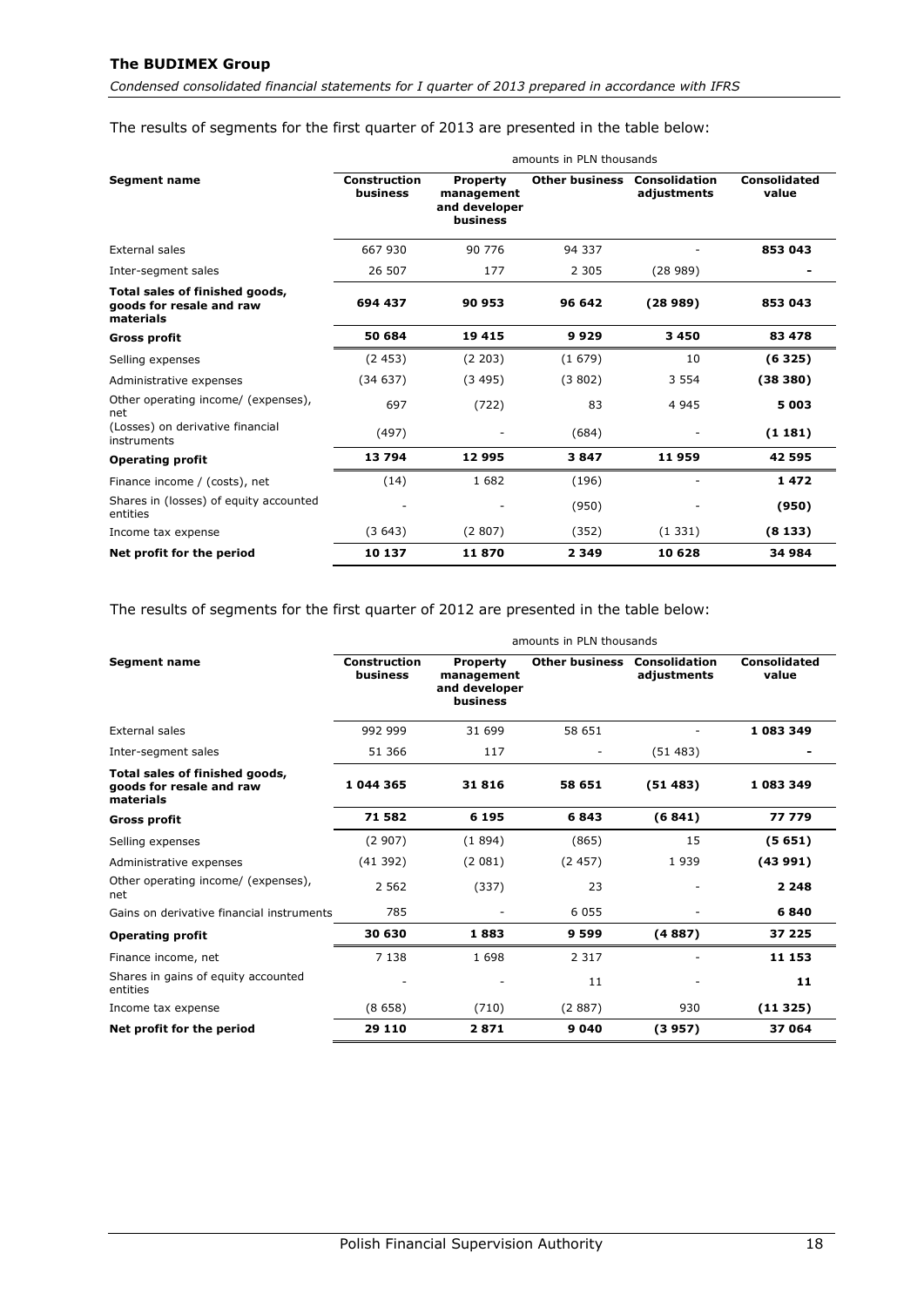## <span id="page-19-0"></span>**6. Related party transaction**

Transactions with related parties made in the first quarter of 2013 and in the first quarter of 2012 and unsettled balances of receivables and liabilities as at 31 March 2013 and 31 December 2012 are presented in the tables below:

|                                                             | amounts in PLN thousands |                     |                    |                     |  |
|-------------------------------------------------------------|--------------------------|---------------------|--------------------|---------------------|--|
|                                                             |                          | <b>Receivables</b>  | <b>Liabilities</b> |                     |  |
|                                                             | 31 March<br>2013         | 31 December<br>2012 | 31 March<br>2013   | 31 December<br>2012 |  |
| Parent Company and related parties<br>(the Ferrovial Group) | 54 507                   | 54 408              | 139 994            | 132 397             |  |
| Jointly-controlled entities                                 | 307                      | 382                 | 1 1 5 0            | 1 0 7 1             |  |
| Associates                                                  | 239                      | 721                 | 1 3 3 1            | 4 5 3 4             |  |
| Other related parties*                                      | 565                      | 1760                | 24 4 23            | 18 803              |  |
| Total settlements with related parties                      | 55 618                   | 57 271              | 166898             | 156 805             |  |

|                                                             | amounts in PLN thousands                    |                          |                                             |                     |  |  |
|-------------------------------------------------------------|---------------------------------------------|--------------------------|---------------------------------------------|---------------------|--|--|
|                                                             | Loans granted / acquired debt<br>securities |                          | Loans taken out / issued debt<br>securities |                     |  |  |
|                                                             | 31 March<br>2013                            | 31 December<br>2012      | 31 March<br>2013                            | 31 December<br>2012 |  |  |
| Parent Company and related parties<br>(the Ferrovial Group) |                                             |                          | 8 3 1 1                                     | 8 1 0 7             |  |  |
| Jointly-controlled entities                                 |                                             | $\overline{\phantom{a}}$ |                                             |                     |  |  |
| Associates                                                  | ۰                                           | $\overline{\phantom{a}}$ |                                             |                     |  |  |
| Other related parties*                                      |                                             |                          |                                             |                     |  |  |
| Total settlements with related parties                      |                                             |                          | 8 3 1 1                                     | 8 1 0 7             |  |  |

|                                                             | amounts in PLN thousands             |        |                                            |          |  |
|-------------------------------------------------------------|--------------------------------------|--------|--------------------------------------------|----------|--|
|                                                             | Sales of finished goods and services |        | Purchase of finished goods and<br>services |          |  |
|                                                             | 3-month period ended<br>31 March     |        | 3-month period ended<br>31 March           |          |  |
|                                                             | 2013                                 | 2012   | 2013                                       | 2012     |  |
| Parent Company and related parties<br>(the Ferrovial Group) | 1 3 4 2                              | 11 754 | (8321)                                     | (15798)  |  |
| Jointly-controlled entities                                 | 99                                   | 45     | (1342)                                     | (523)    |  |
| Associates                                                  | 19                                   | 17     | (1655)                                     | (2565)   |  |
| Other related parties*                                      | 470                                  | 45     | (7575)                                     | (1460)   |  |
| Total settlements with related parties                      | 1930                                 | 11861  | (18893)                                    | (20 346) |  |

|                                                             | amounts in PLN thousands         |                          |                                  |      |  |  |
|-------------------------------------------------------------|----------------------------------|--------------------------|----------------------------------|------|--|--|
|                                                             | <b>Financial income</b>          |                          | <b>Financial costs</b>           |      |  |  |
|                                                             | 3-month period ended<br>31 March |                          | 3-month period ended<br>31 March |      |  |  |
|                                                             | 2013                             | 2012                     | 2013                             | 2012 |  |  |
| Parent Company and related parties<br>(the Ferrovial Group) |                                  |                          | (29)                             | (63) |  |  |
| Jointly-controlled entities                                 |                                  | -                        | $\overline{\phantom{a}}$         |      |  |  |
| Associates                                                  | ٠                                | -                        | $\overline{\phantom{a}}$         |      |  |  |
| Other related parties*                                      | ٠                                | $\overline{\phantom{a}}$ | $\overline{\phantom{a}}$         | (1)  |  |  |
| Total settlements with related parties                      |                                  |                          | (29)                             | (64) |  |  |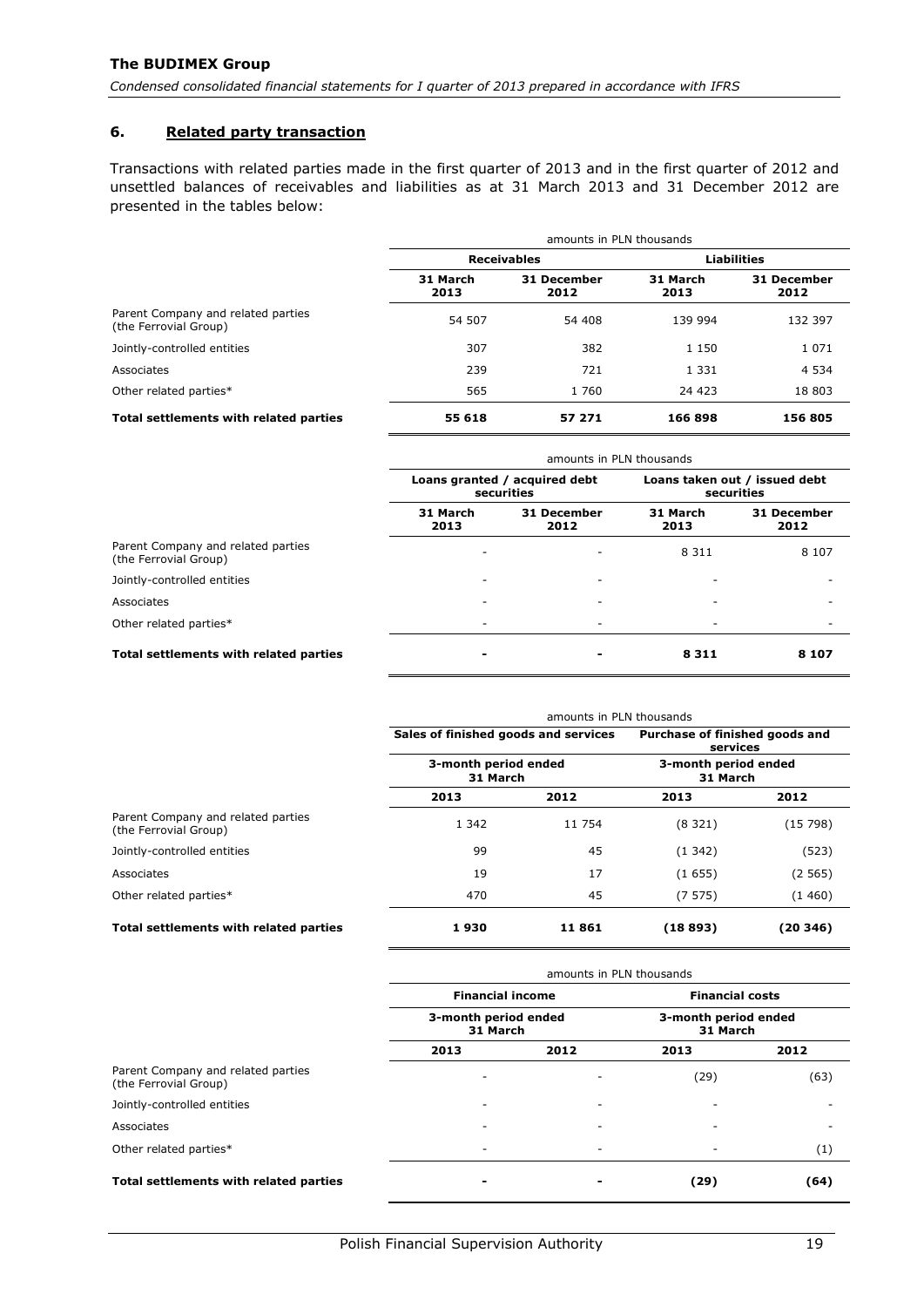\*) Other related parties represent controlled or jointly controlled entities or entities, on which the key management person of the Parent Company or of the subsidiary of the Budimex Group or his close relative exercises significant influence, or has significant number of votes at the shareholders' meeting of this company.

Inter-Group transactions are made on an arm's length basis.

## <span id="page-20-0"></span>**7. Factors which will affect results achieved by the Group in a period covering at least the next quarter**

The main factors that may affect the financial situation of the Group at least in the next quarter include:

- instability on the financial markets,
- limited bank financing resulting from aversion to the sector,
- deterioration in subcontractors financial standing which may compromise the quality and timeliness of works performed,
- fluctuations of exchange rates, which have the impact on the sales revenue, operating costs and result of the valuation and realization of derivative financial instrument contracts,
- price level of material and construction services affecting the amount of direct costs of realized contracts,
- intensification of actions aimed at recovery of overdue debts, which were provided for and strengthening the operational and financial control in respect of contracts realized,
- results of the pending legal proceedings, described in more detail in note [12](#page-23-3) to these consolidated financial statements,
- temporary decrease in the value of the announced public tenders in anticipation of the approval of the EU long-term financial perspective for the years 2014 – 2020.

As at 31 March 2013 the backlog was PLN 4 752 173 thousand. The value of contracts signed between January and March 2013 was PLN 479 562 thousand. The number of pre-sold apartments in the period from January - March 2013 (without booking) is 121 units.

# <span id="page-20-1"></span>**8. The main events in the first quarter of 2013 and significant events after 31 March 2013**

#### *Significant contracts:*

**On 2 January 2013** Budimex SA received from the Rzeszów division of the General Directorate for National Roads and Motorways a letter informing that the offer of Budimex SA was selected in the course of the open tender proceedings entitled "Continuation of the construction of the A4 motorway section between the Rzeszów Zachód interchange and the Rzeszów Centralny interchange." The contract value amounts to PLN 149 569 thousand. The contract was signed on 1 February 2013.

**On 5 February 2013** Budimex SA was notified by Mostostal Kraków SA (100% subsidiary of Budimex SA) on the conclusion on 5 February 2013 of a contract dated 31 January 2013 with KGHM Polska Miedź SA with its registered office in Lubin for "The development of a building complex consisting of suspension roaster, electric furnace, heat recovery steam generator, electrical and energy building, development of anode furnaces hall together with a supporting construction and installations". The contract value amounts to PLN 118 000 thousand.

**On 6 February 2013** Budimex SA received a notification from the Teaching Hospital of the Medical University in Białystok on the selection of the bid by the consortium of Budimex SA (leader) and Ferrovial Agroman SA (partner) as the most favourable bid in the proceedings carried out as a limited tender procedure for building and assembly works with internal installations of buildings A, B, C, D and E, upward extension D1 and E1, allocation of clinics and construction of P2 car park within the project "Alteration and Extension of the Teaching Hospital of the Medical University in Białystok". The contract value amounts to PLN 137 753 thousand. The contract was signed on 11 February 2013.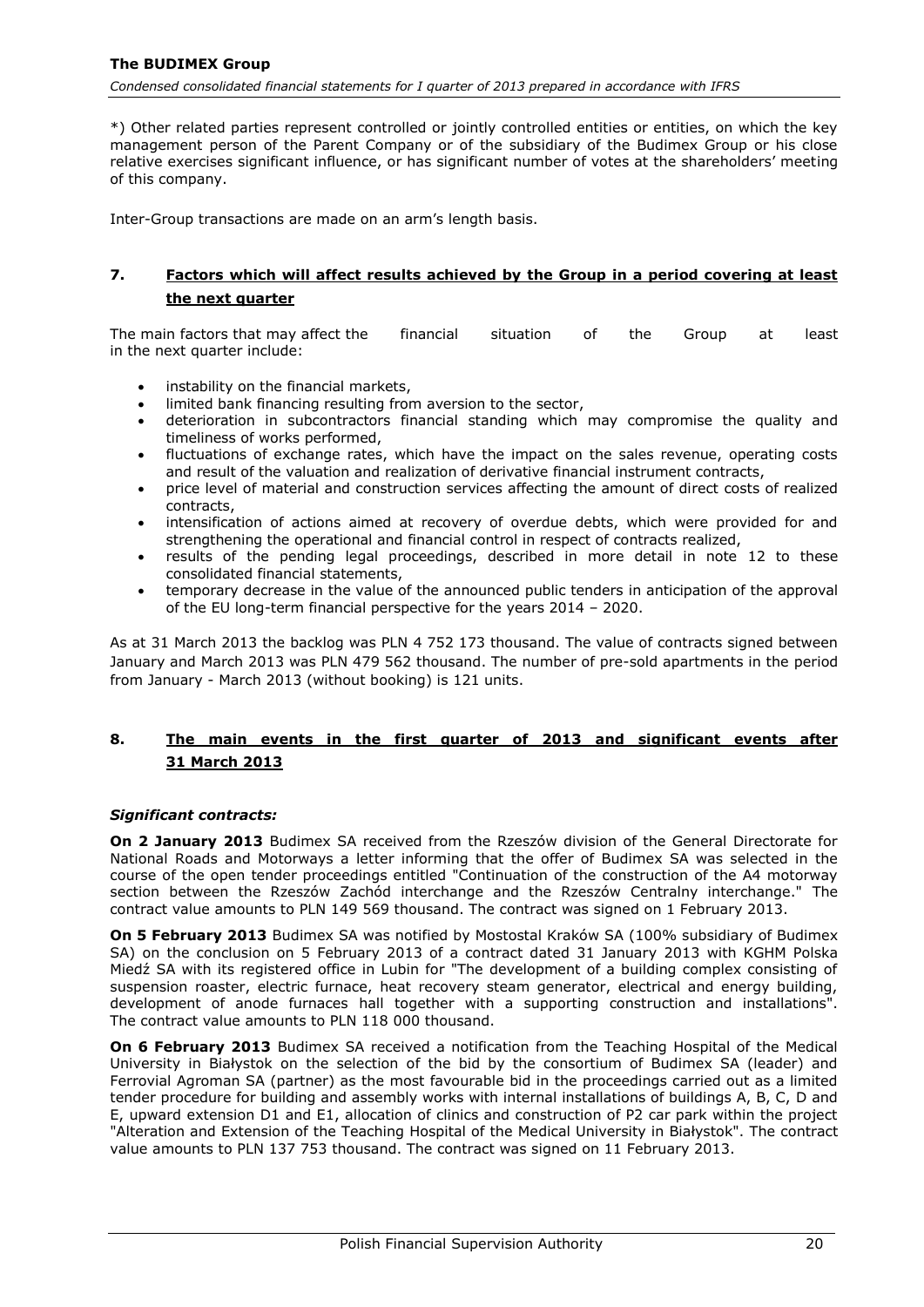**On 21 February 2013** Budimex SA received information from the Water and Sewage Management Facilities in Tomaszów Mazowiecki about the selection of the bid by the consortium of Budimex SA (leader: 50% share in the consortium) and Cadagua SA (partner: 50% in the consortium) as being the most favourable one in the procedure for awarding a public procurement contract for "Modernisation of the Sewage Treatment Plant and Sewerage System Forming Part of the Agglomeration of Tomaszów Mazowiecki". The contract value amounts to PLN 85 963 thousand.

**On 28 February 2013** Budimex SA was notified by Przedsiębiorstwo Państwowe "Porty Lotnicze" in Warsaw on the selection of the tender submitted jointly by Budimex S.A. and Budimex Budownictwo Sp. z o.o (a wholly-owned subsidiary of Budimex S.A.) as the most advantageous tender in the public contract award for: "The extension of a landing area for the Warsaw Chopin Airport in Warsaw redevelopment and extension of aprons no. 2, 4 and 6 (along with DK D1) as well as redevelopment of Runway RWY3 and extension of taxiways". The Contract value amounts to PLN 106 920 thousand. The contract was signed on 5 April 2013.

**On 8 March 2013** Budimex SA was informed by Pomorska Kolej Metropolitalna SA, with its registered office in Gdańsk, about the selection of the bid of the consortium composed of Budimex SA (leader: 95% share in the consortium) and Ferrovial Agroman SA (partner: 5% in the consortium) as the best bid in the limited public procurement procedure for the Design and construction of Pomeranian Metropolitan Railway, Stage I - revitalisation of Kolej Kokoszkowska. The contract value amounts to PLN 582 225 thousand.

**On 14 March 2013** Budimex SA was informed by Celowy Związek Gmin "PROEKOB", based in Bełżyce, that the Budimex SA tender had been chosen as the best one in the open tender public procurement procedure for "Construction of the Waste Management Plant in Bełżyce for Celowy Związek Gmin "PROEKOB", based in Bełżyce" The contract value amounts to PLN 36 503 thousand. The contract was signed on 8 April 2013.

**On 15 March 2013** Budimex SA was informed by the Wrocław National Museum that the Budimex SA tender had been chosen as the best one in the open tender public procurement procedure for "Carrying out construction works for implementation of the project entitled "Renewal and reconstruction of Four Domes Pavilion for exhibition purposes of the Wrocław National Museum." The contract value amounts to PLN 61 518 thousand.

**On 26 March 2013** Budimex SA was informed by the Rzeszów Division of the General Directorate for National Roads and Motorways about the selection of the bid by the consortium of Heilit Woerner Sp. z o.o. (leader, 50%) and Budimex SA (partner, 50%) as the most most favourable bid in the proceedings for awarding a contract under an open tender procedure for the "Continuation of the construction of the Tarnów - Rzeszów part of the A4 motorway for the section between the Krzyż junction and the Dębica Pustynia junction, km 502+796.97 to approx. km 537+550". The contract value amounts to PLN 798 002 thousand.

**On 5 April 2013** Budimex SA signed a contract for the construction of two multi-family residential buildings, F and G, with services, an underground garage, parking lots, a transport network and development of land, located at Kolejowa Street in Warsaw, with PRO-URBA INVEST Sp. z o.o. with its registered office in Warsaw (second stage of the "19th District" Residential Complex). The contract value amounts to PLN 88 930 thousand.

### *Other significant agreements and events:*

**On 28 January 2013** Budimex SA was informed that an addendum was signed to the credit agreement entered into by Bank Handlowy w Warszawie SA and Budimex SA on 8 February 2011. Under the aforementioned addendum the bank made the promised standby overdraft up to PLN 50 000 thousand available to Budimex until 5 February 2014. For use of the credit facility, the Company will pay to the bank interest calculated as per the WIBOR 1M base rate increased by the amount of the margin. As security for repayment of the amounts due to the bank under the above contract, Budimex granted the bank a power of attorney to administer the Company's account maintained by the bank and made a representation regarding voluntary submission to bank enforcement under provisions of the Polish Banking Law Act.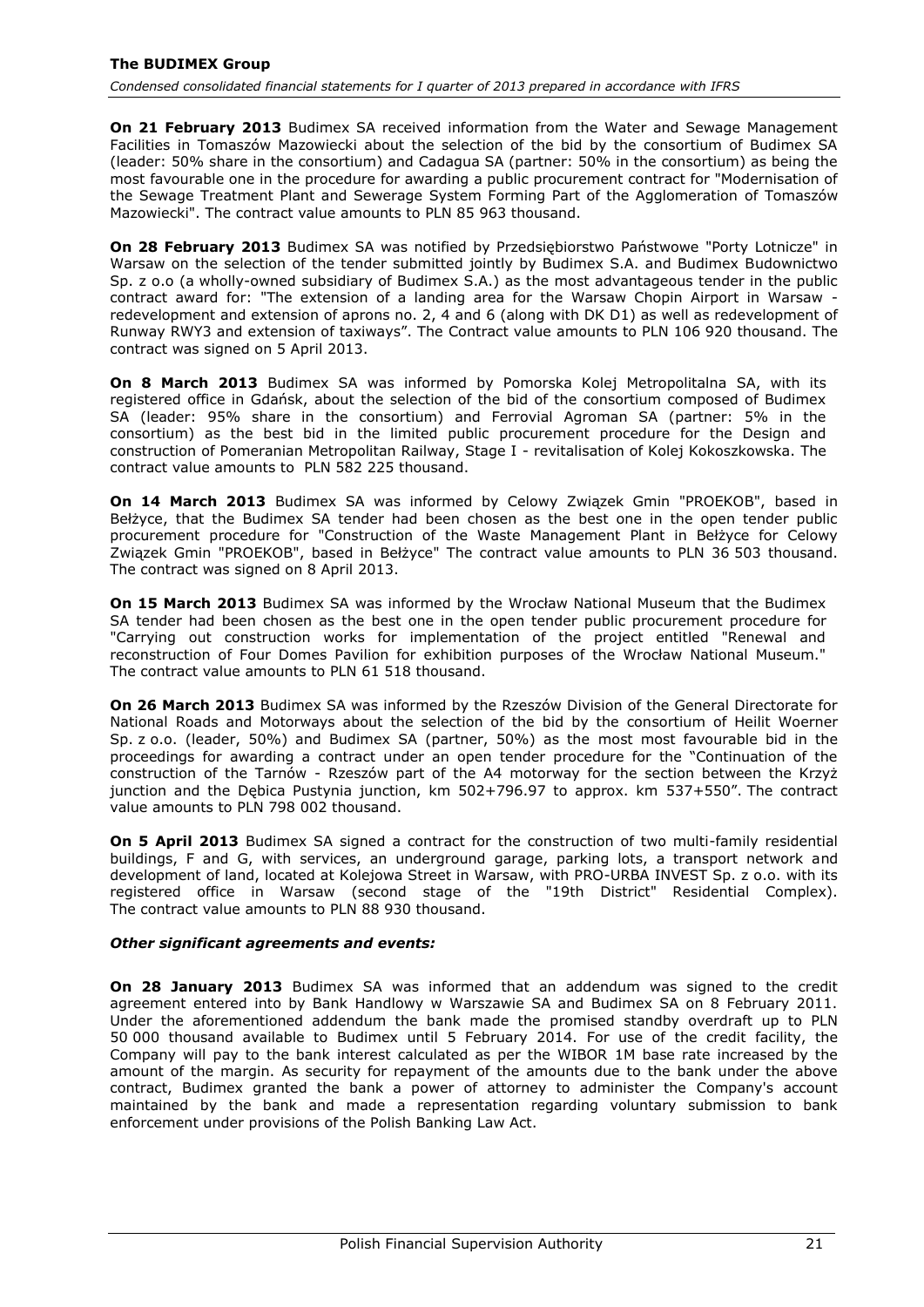**On 19 February 2013** Budimex SA was informed by ING Bank Śląski SA about the signing of the confirmed short-term loan agreement. Under the aforementioned agreement, the Bank made the promised standby overdraft of up to PLN 25 000 thousand available to Budimex until 18 February 2014. On account of using the overdraft facility, the Company will pay to the bank the interest calculated as per the WIBOR 1M base rate increased by the amount of the margin. As security for the repayment of the amounts due to the bank under the above-mentioned agreement, Budimex made a representation on voluntary submission to bank enforcement under the provisions of the Banking Law Act. The above-mentioned agreement has been concluded as part of the overdraft facility of PLN 201 000 thousand already available to the Company, which had been previously used by Budimex to instruct the bank to issue bank guarantees. Therefore, the Bank and the Company also concluded an addendum to the Framework Agreement regarding bank guarantees which specified the new limit of bank guarantees to be PLN 176 000 thousand.

**On 26 February 2013** Budimex SA received from Bank Zachodni WBK SA (previously Kredyt Bank SA, of which Bank Zachodni WBK SA is the legal successor) a signed addendum to the bank guarantee limit agreement of 2 March 2012. Pursuant to the addendum, the Company may, until 31 May 2013, request that the Bank issue bank guarantees of up to the total amount of PLN 116 000 thousand. Other provisions of the agreement remain unchanged.

**On 4 March 2013** a standby overdraft agreement was concluded with Bank Zachodni SA. Under the above agreement the bank made available to Budimex a promised standby overdraft up to the amount of PLN 50 000 thousand until 3 March 2014. On account of using the overdraft facility, the Company will pay to the bank interest calculated as per the WIBOR 1M base rate increased by the amount of the margin. As security for repayment of the amounts due to the bank under the above agreement, Budimex granted the bank a power of attorney to administer the Company's account maintained by the bank and made a representation regarding voluntary submission to bank enforcement under provisions of the Polish Banking Law Act. Simultaneously, considering the fact that the above contract was entered into as part of the current credit limit, which had been used so far by Budimex to order the Bank to issue bank guarantees, the bank and the Company signed an annex to the bank guarantee limit agreement, in which a new limit was established with regard to the issuance of bank guarantees at PLN 100 000 thousand.

**On 25 March 2013** Budimex SA signed with Towarzystwo Ubezpieczeń Ergo Hestia SA, located in Sopot, an annex to the agreement concerning cooperation in providing insurance guarantees within the granted guarantee limit of 18 May 2009. Pursuant to the annex it was agreed that the total amount of all guarantees established under the agreement shall not exceed PLN 100 000 thousand.

**On 26 March 2013** the Managing Board of Budimex SA decided to recommend that the 2013 Ordinary General Meeting makes the decision to pay a dividend with a gross value of PLN 4.39 per single share. The Managing Board of Budimex SA proposes allocating almost the whole net profit for the period from 1 January 2012 to 31 December 2012, that is PLN 112 077 thousand for the dividend, devoting the remaining part of the individual profit, that is PLN 172 thousand to supplementary capital. 7 May 2013 is proposed as the dividend record date, i.e. the date on which the list of shareholders entitled to the dividend for the year 2012 will be established. 22 May 2013 is proposed as the dividend payment date.

**On 17 April 2013** Budimex SA received an information from Bank PEKAO SA that an amendment to the credit facility agreement of 12 August 2008 had been signed. Under the aforementioned amendment a credit limit of PLN 523 000 thousand hitherto utilized by Budimex SA to commission the bank for the issuance of bank guarantees, was divided into a limit of PLN 473 000 thousand to be used for the issuance of bank guarantees and into a limit of PLN 50 000 thousand to be used by Budimex SA as a standby credit facility tied to the current account. In consideration of the overdraft facility, the Company shall pay to the bank interest calculated according to WIBOR 1M plus margin. As security for the repayment of the amounts due to the bank for the use of the aforementioned loan products, Budimex SA has granted to the bank a power of attorney to manage the Company's account maintained by the bank and has made a representation on voluntary submission to the bank enforcement under relevant provisions of the Polish Banking Law Act. The remaining provisions of the agreement shall remain unchanged.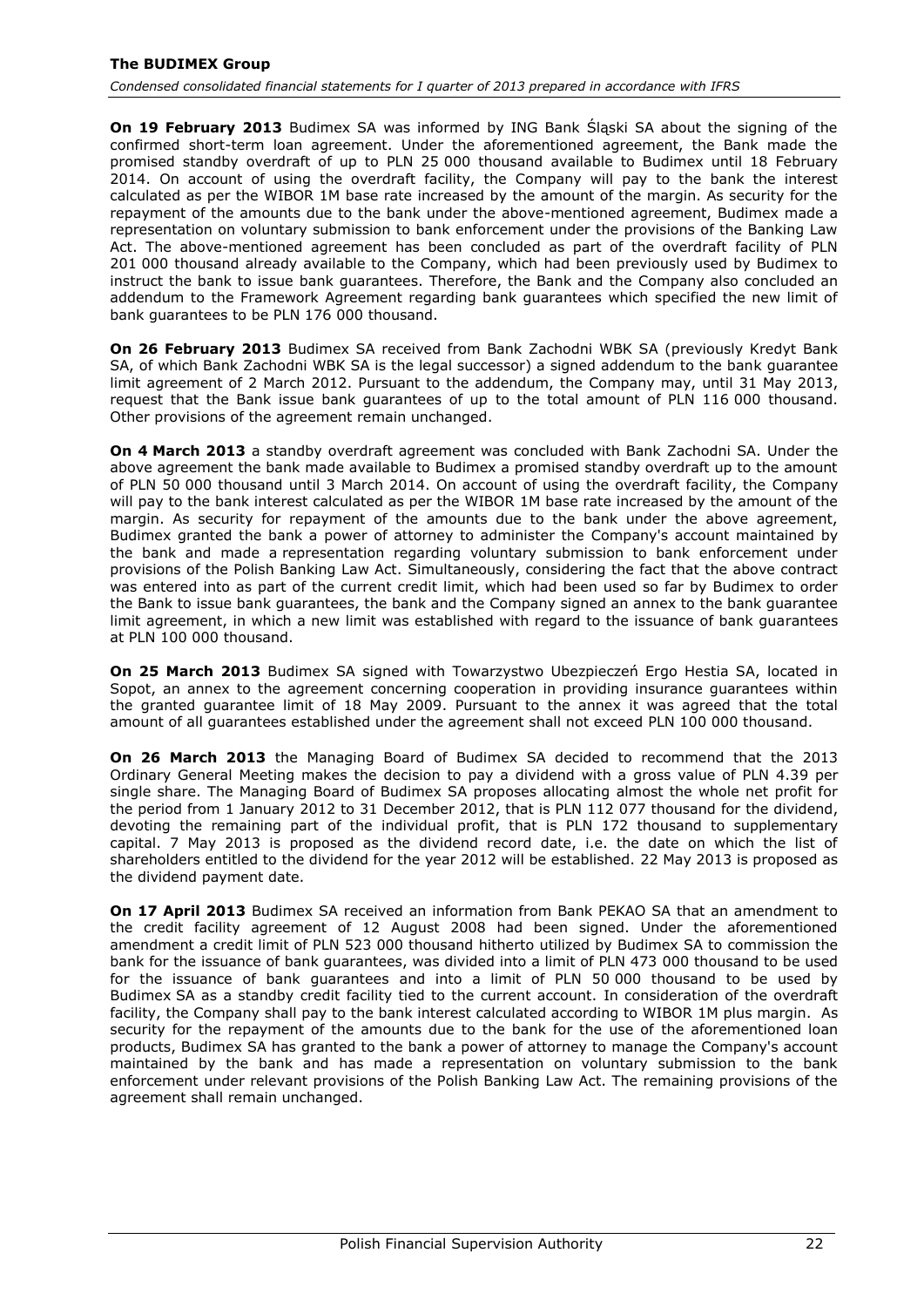## <span id="page-23-0"></span>**9. Issue, redemption and repayment of debt and equity securities**

In the first quarter of 2013 Budimex SA and Group companies did not issue, redeem or repay equity securities.

# <span id="page-23-1"></span>**10. The Management Board's position on the feasibility of results stated in the financial forecasts published earlier for the year in view of the financial results presented in the quarterly report in relation to the projected results**

Budimex SA did not publish any forecasts.

# <span id="page-23-2"></span>**11. Statement of ownership of shares of Budimex SA or rights to such shares (options) held by the managing or supervisory persons of Budimex SA as at the date of publication of this report together with indication of changes in the ownership in the I quarter of 2013**

As at the date of publication of the report members of the Management Board and Supervisory Board of Budimex SA held the following number of shares:

| Marcin Wegłowski  | (Management Board member)           | 2830 shares  |
|-------------------|-------------------------------------|--------------|
| Marek Michałowski | (chairman of the Supervisory Board) | 3 900 shares |

Above mentioned members of the Management Board and Supervisory Board do not own share options of the company. As at the date of publication of this report other managing and supervisory persons of Budimex SA do not hold its shares or share options. There was no change in the status of ownership from the date of publication of the annual report for the year 2012, i.e. 20 March 2013.

# <span id="page-23-3"></span>**12. Proceedings pending as at 31 March 2013 before court, competent arbitration body or any public administration authority**

The total value of legal proceedings in progress in respect of liabilities and receivables as at 31 March 2013 was PLN 587 008 thousand and exceeded 10% of the equity of Budimex SA, which amounts to PLN 434 111 thousand. Excess of the value of proceedings against Group companies over proceedings relating to claims of Group companies amounted to PLN 53 584 thousand.

In accordance with information in the possession of Budimex SA, the total value of legal proceedings in progress in respect of liabilities of Budimex SA and its subsidiaries as at 31 March 2013 was PLN 320 296 thousand. These proceedings involve the Group companies' operating activity.

The proceedings in the highest value case are pending before the Court of Arbitration at the Polish Chamber of Commerce in Warsaw, which involve the Ferrovial Agroman SA consortium members: Budimex SA and Estudio Lamela S.L. (FBL Consortium) and Przedsiębiorstwo Państwowe "Porty Lotnicze" (PPL). The litigation is the result of PPL serving a notice rescinding the contract for the development and modernization of Terminal 2 of the Warsaw Frederic Chopin International Airport.

Initially, the proceedings related solely to the claim filed on 24 January 2008 by the FBL Consortium, in relation to bank guarantees realised by PPL groundlessly, which were given as a performance warranty for a total amount of PLN 54 382 thousand.

On 23 March 2009, the Court of Arbitration issued a partial verdict covering the decision in this respect. Based on the verdict, the Court of Arbitration awarded from PPL to the FBL Consortium a total of PLN 54 382 thousand together with statutory interest for the period from 9 November 2007 (as of the verdict date the value of the accrued interest amounted to PLN 8 805 thousand).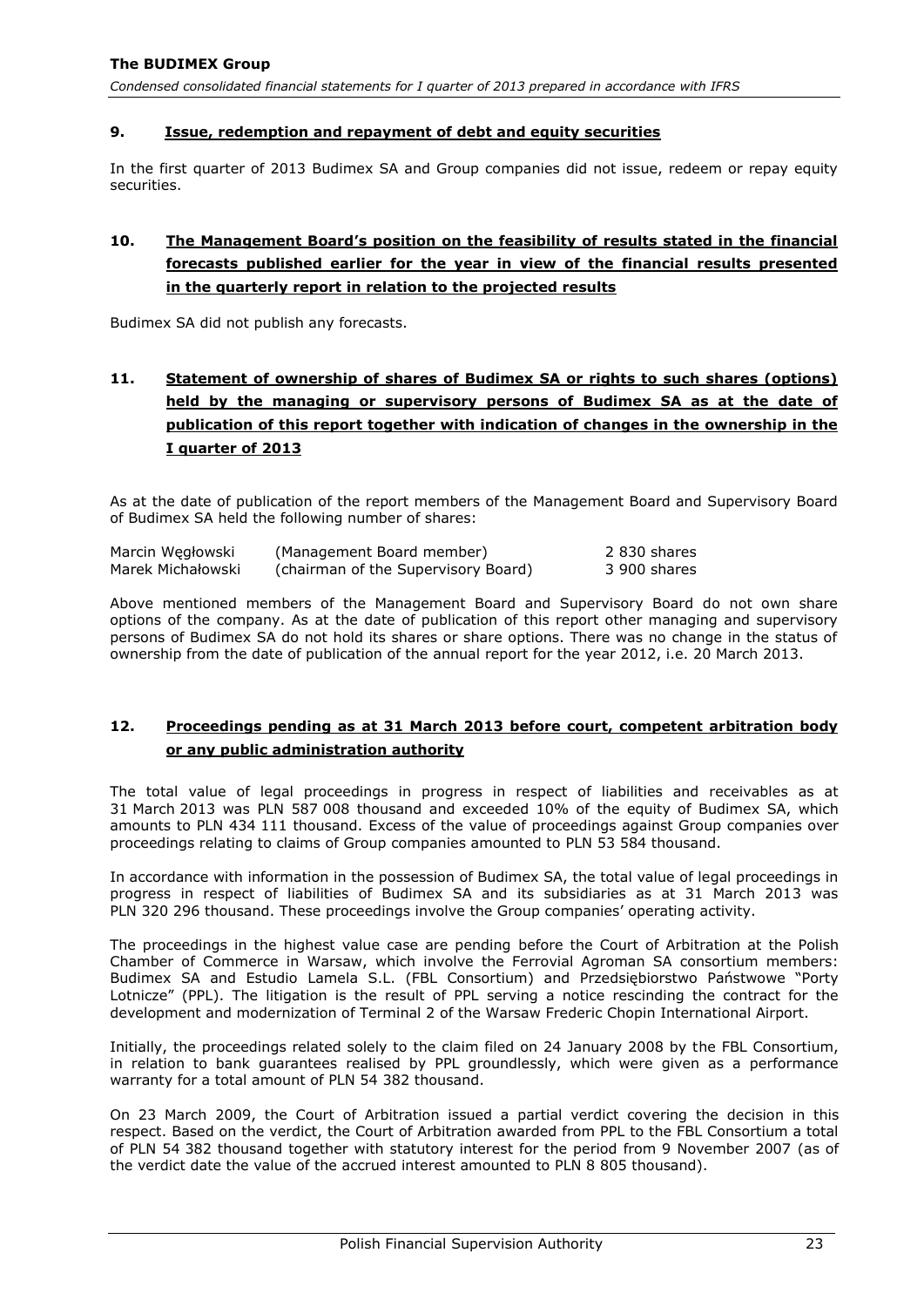Having received the reason for the partial judgement from the Arbitration Court, the consortium filed, in the common court, a motion on ascertainment of enforceability of the verdict of the Court of Arbitration through giving an enforcement clause. Simultaneously, on 8 May 2009 PPL filed a claim to dismiss the partial verdict and simultaneously to defer the verdict's enforceability of the Court of Arbitration. The PPL's claim was finally dismissed in the verdict of the Arbitration Court in Warsaw of 23 August 2012. The ruling was final and even though it was eligible for a cassation appeal with the Supreme Court, the verdict provided the grounds for the FBL Consortium reinstating the proceedings to declare enforceable the verdict of the Court of Arbitration by giving it an enforcement clause. The total value of the claim awarded under the verdict and the amount of statutory interest for late payment was PLN 87 920 thousand (the amount attributable to Budimex SA was PLN 35 168 thousand, of which PLN 21 612 thousand as reimbursement of the performance bond). The court enforcement officer transferred that amount to the Budimex SA's bank account indicated on 28 September 2012. On 3 December 2012, PPL filed a cassation appeal to the Supreme Court. The FBL Consortium filed a response to the appeal on 21 December 2012. In the filed response the FBL Consortium applied for a refusal to accept the cassation appeal to be examined or for a dismissal of the cassation appeal. The decision regarding the acceptance of the cassation appeal to be examined should be made in the first half of 2013. The Supreme Court ruling may affect the effectiveness of the enforcement.

In the course of the case at the Arbitration Court PPL filed a counter-claim of a total amount of PLN 135 719 thousand, covering claims for the redress of damage, including lost benefits, return of unjust enrichment and liquidated damages. On 31 July and 26 October 2009, PPL filed to the Court of Arbitration subsequent statements of claim including extension of the counter-claim, amending the original amount of the counter-claim from PLN 135 719 thousand to PLN 280 894 thousand. As a result of subsequent procedural steps, in August 2012, PPL's claim was raised to PLN 298 892 thousand. According to the value of the shares set forth in the consortium agreement, the risk allocated to Budimex SA does not exceed the total of PLN 119 556 thousand.

In the opinion of Budimex SA, all the claims under the counter-suit are groundless. Consequently, on 21 October 2008, the FBL Consortium filed a response to the counterclaim, which contained a motion to dismiss the action in its entirety, together with the statement on the groundlessness of PPL's claims. To date, there have been a dozen or so trials during which witnesses for the claimant and the counterclaimant have been examined with respect to the circumstances included in PPL's counter-claim.

Regardless of PPL's counter-claim and in accordance with former announcements, on 27 February 2009 the Consortium FBL submitted a statement of claim including an extension of the main claim by the amount of PLN 216 458 thousand, covering: remuneration for the works performed, but not paid by Investor, remuneration for additional works, and reimbursement for the retained amounts and interest on late payments. Under the consortium contract, the share of Budimex SA in the claim amounts to PLN 86 583 thousand.

On 27 May 2010, the Court of Arbitration issued a decision under which the evidence from the expert's opinion regarding the evaluation of reasonableness of the PPL claims was accepted (except for any amounts sought at that stage). The expert appointed by the Court of Arbitration, Grupa BS Consulting, started to work at the end of 2010. To date, there have been several meetings with proxies of parties and the expert and there was an inspection of the airport objects with the participation of the aforementioned expert in March 2011. Technical opinion prepared by the expert, that was delivered to proxies of both parties on 29 July 2011, represented the result of his work. The parties made comments, remarks and detailed questions to the opinion prepared by the expert. Upon taking these into consideration, the expert prepared his final supplementary opinion at the end of March 2012. The assessment indicated in the opinion was favourable for the FBL Consortium as it, among other things, confirmed that the FBL Consortium was entitled to postpone the work completion deadline.

Due to completion by the expert of work on the assessment of the validity of PPL's claims, the court ordered both parties to present final calculations of their claims, taking into account the expert's views expressed in the opinion. As a result, PPL extended the claim as stated above to PLN 298 892 thousand, and the value of the FBL Consortium's claim remained unchanged.

On 28 January 2013, the court issued a decision, in which it accepted the offer of the previous expert Grupa BS Consulting for the preparation of an opinion regarding the amount of the extended claims made by the FBL Consortium. At the hearing on 18 April 2013 the court set a deadline for PPL till the end of May 2013, when PPL has right to respond to the claims made by FBL Consortium. The claims made by the Consortium FBL referred to the fact that the documents previously presented by PPL do not prove either legitimacy or the amount of the PPL's claims – neither for the lost profit nor for the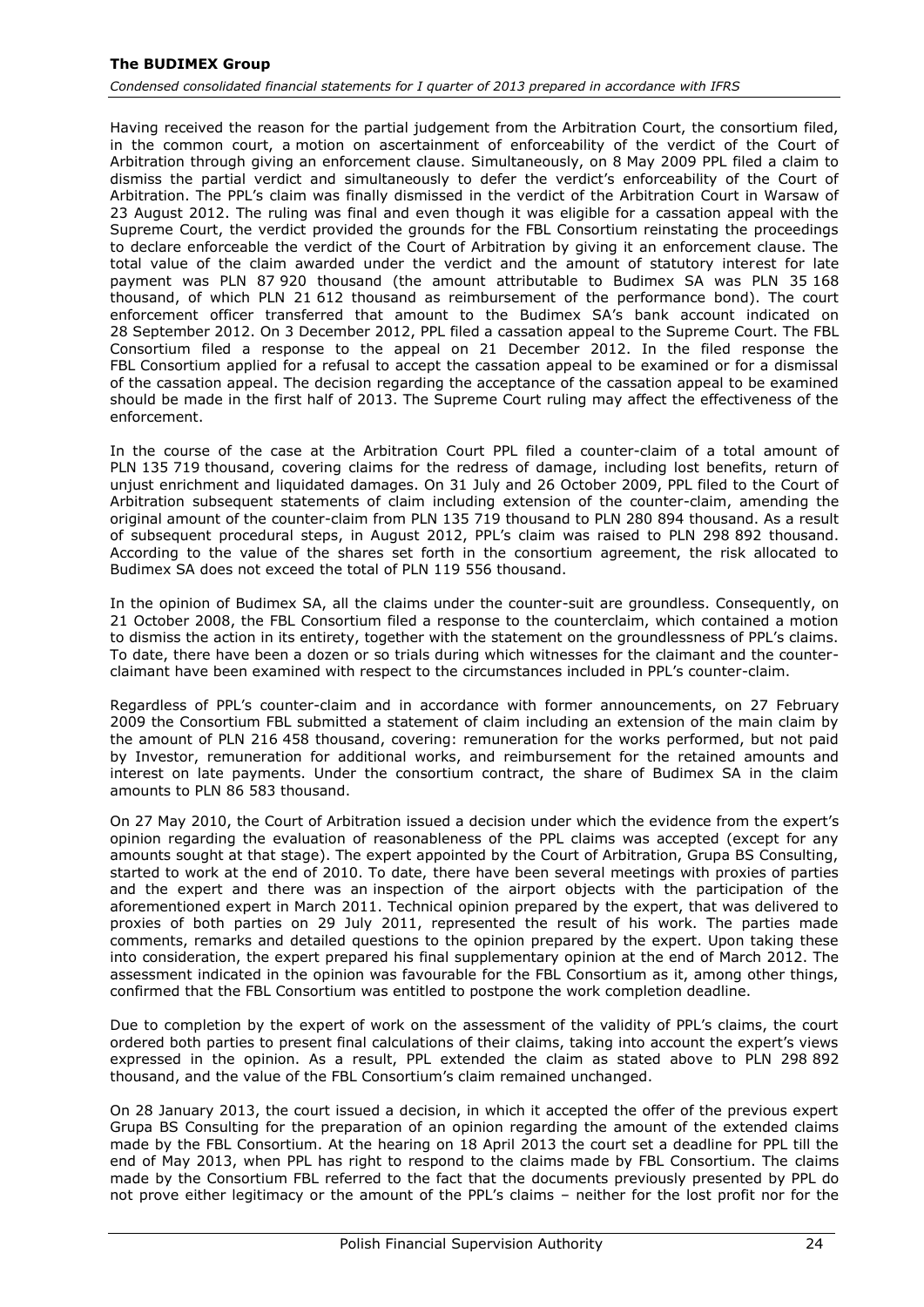actual loss. In the same deadline PPL has to take a position and prove in respect to all the claims that the conditions described in the contract, which would make the provision to exclude the counterclaims for the lost profit inapplicable, are met. Having received the position of PPL, the FBL Consortium has to submit its reply. After the pleadings have been exchanged, the expert will start working on the opinion regarding the evaluation of the claims' amount.

The Management Board is of the opinion that the final verdict of the Court of Arbitration will be favourable to the FBL Consortium.

On 16 December 2010, Tomasz Ryskalok and Rafał Ryskalok, conducting business as a civil law partnership under the name Cerrys S.C., residing in Wykroty, filed a lawsuit against Budimex SA for payment of a contractual penalty for delay in the removal of defects identified during the warranty period. The lawsuit concerns the construction of a concrete plant in line with the agreement concluded on 19 May 2003 with a value of PLN 4 189 thousand. The value of the subject matter of the lawsuit is PLN 90 000 thousand including contractual interest calculated from 19 October 2006 until the date of payment. In the opinion of Budimex SA, the claim constituting the subject matter of the argument is absolutely groundless and there is no basis, either formal or factual, for considering it (the deadline for submitting the claims in question expired, the limit concerning contractual penalties - i.e. up to 15% of the value of the agreement - has not been taken into account, and the defect is not material). To date, there have been nine hearings during which witnesses for the claimant and defendant were examined. The next hearing has been scheduled for 11 June 2013 and is to include subsequent witness testimonies.

Another material in value legal proceedings relate to the claim filed on 5 March 2008 by Miejskie Wodociągi i Kanalizacja w Bydgoszczy Sp. z o.o. requesting that the amount of PLN 25 252 thousand be awarded jointly and severally against the consortium to which the Budimex SA and Budimex Dromex SA belonged. The claim relates to the replacement contractor costs incurred by the investor when the consortium rescinded the contract. The Budimex Group's share in consortium was 90%, therefore the value of the claim for which the Budimex SA is liable is PLN 22 727 thousand. In 2012, three hearings were held before the common court, during which witnesses of the claimant were examined. The next trials in 2013 will be dedicated to examination of the remaining witnesses of the claimant.

As at the date of this report the final outcome of other proceedings is not known.

Total value of legal proceedings in respect of receivables due to Budimex SA and its subsidiaries as at 31 March 2013 amounted to PLN 266 712 thousand. The proceedings relate mainly to the recovery of overdue receivables from business partners and to additional claims in respect of construction work performed.

On 10 March 2009, the District Court in Cracow issued a verdict regarding the claim filed by Budimex Dromex SA against the Municipal Commune of Kraków, awarding the payment of PLN 20 708 thousand together with statutory interest calculated for the period from 5 November 2007 and reimbursement of court fees in the amount of PLN 143 thousand. The claim filed by Budimex Dromex related to the refund of the amount drawn by the Municipal Commune of Kraków on 5 November 2007 from the bank guarantee provided by Budimex Dromex SA as the performance bond for the contract for engineering, design and execution of a sports and show hall in Kraków – Czyżyny concluded on 20 December 2005 between the Consortium of Budimex Dromex SA, Ferrovial Agroman SA and Decathlon SA, and the Municipal Commune of Kraków. The commune drew this amount for the stipulated penalty provided by the contract after previous declaration of withdrawal from the contract and associated imposing of a stipulated penalty despite the fact that Budimex Dromex SA put the legitimacy of imposing of this penalty in question. On 15 July 2009, the Court of Appeals in Kraków, acting as the court of second instance in the proceedings described above, handed down a verdict amending the verdict of the Court of first instance, ordering payment by the Municipal Commune of Kraków to Budimex Dromex SA of the amount of PLN 6 903 thousand together with statutory interest calculated starting on 20 November 2007 until the date of payment and reimbursement of court fees in the amount of PLN 20 thousand. The Court of Appeals dismissed the remainder of the appeal of the Municipal Commune of Kraków and ordered the payment by Budimex Dromex SA to the Municipal Commune of the amount of PLN 70 thousand as the cost of the appellate proceedings. Budimex Dromex SA appealed to the Supreme Court for cassation of this verdict. On 20 October 2010, the Supreme Court granted the cassation and referred the matter for review by the Court of Appeals. In its verdict of 17 February 2011, the Court of Appeals in Kraków, having re-examined the appeal of the Urban Municipality of Kraków against the decision of the Regional Court in Kraków of 10 March 2008, reversed the decision of the Regional Court in Kraków of 10 March 2008 in the part regarding the claim for the amount exceeding PLN 6 903 thousand (i.e. the amount of PLN 13 805 thousand) and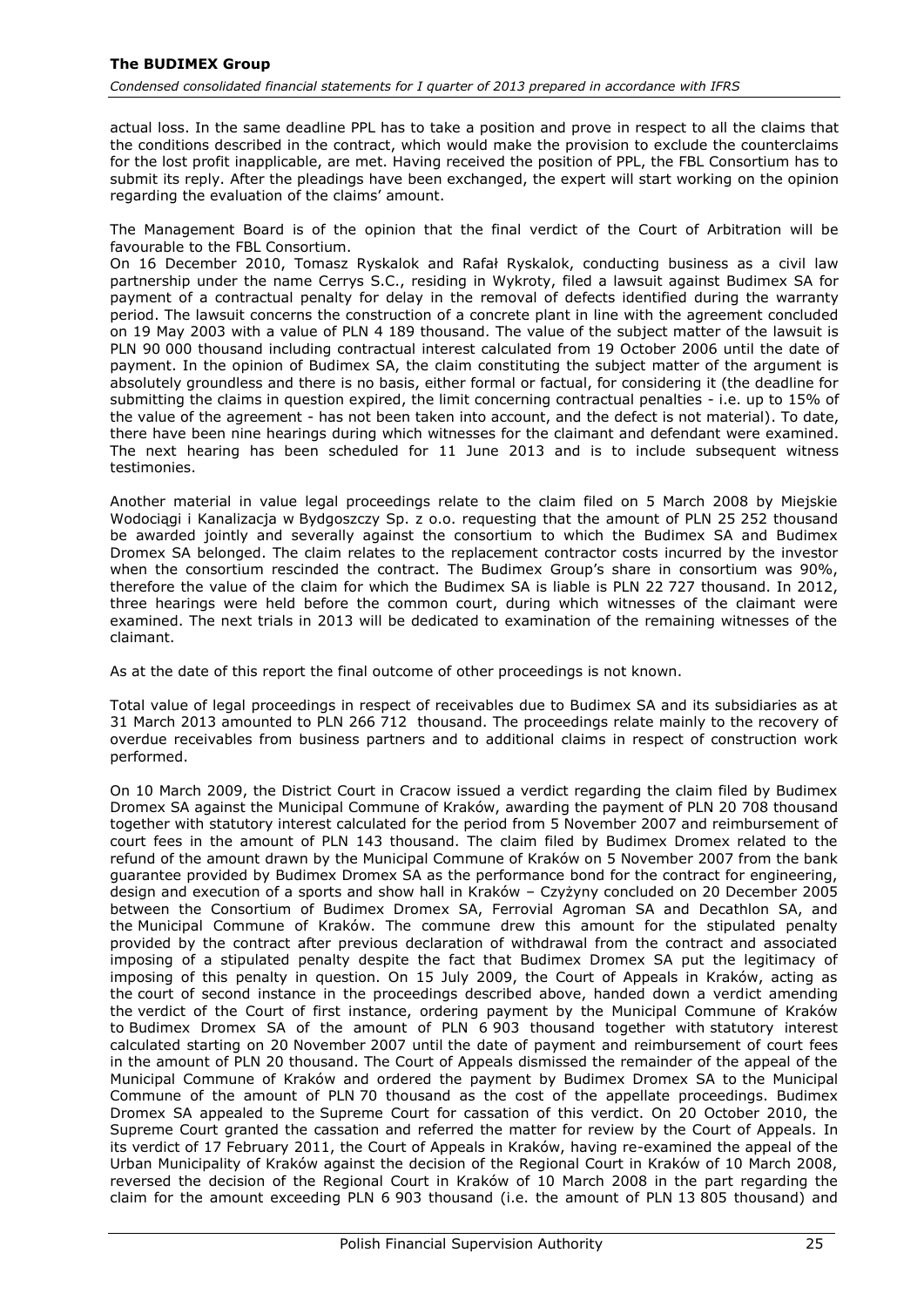#### **The BUDIMEX Group**

*Condensed consolidated financial statements for I quarter of 2013 prepared in accordance with IFRS*

referred the case to the Regional Court in Kraków for re-examination and adjudication on legal costs. The case brought by Budimex SA (as a general successor of Budimex Dromex SA) against the Urban Municipality of Kraków for the payment of PLN 20 708 thousand has become final with regard to the amount of PLN 6 903 thousand plus statutory interest calculated from 20 November 2007, having been adjudicated to be paid by the Urban Municipality of Kraków to Budimex SA. The remaining elements of the claim currently are being re-examined by the Regional Court in Kraków. The court accepted as evidence the documents and expert's opinions submitted by Budimex SA. After the expert prepared its opinion, it was addressed by the parties in their pleadings. The next hearing is scheduled for May 2013.

As at the date of this report the final outcome of other proceedings is not known.

#### <span id="page-26-0"></span>**13. Contingent liabilities and contingent receivables**

|                                                | 31 March<br>2013         | 31 December<br>2012 |
|------------------------------------------------|--------------------------|---------------------|
|                                                | (in PLN thousands)       | (in PLN thousands)  |
| <b>Contingent receivables</b>                  |                          |                     |
| From related parties, of which:                |                          |                     |
| - guarantees and suretyships received          |                          | 2 3 7 2             |
| - bills of exchange received as security       |                          |                     |
| From related parties, total                    | $\overline{\phantom{a}}$ | 2372                |
| <b>From other entities</b>                     |                          |                     |
| - guarantees and suretyships received          | 358 413                  | 349 791             |
| - bills of exchange received as security       | 14 121                   | 14 195              |
| From other entities, total                     | 372 534                  | 363 986             |
|                                                |                          |                     |
| Other contingent receivables                   | 3 0 0 0                  | 3 0 0 0             |
| <b>Total contingent receivables</b>            | 375 534                  | 369 358             |
| <b>Contingent liabilities</b>                  |                          |                     |
| To related parties, of which:                  |                          |                     |
| - guarantees and suretyships issued            | 1797                     | 803                 |
| - bills of exchange issued as performance bond |                          |                     |
| To related parties, total                      | 1797                     | 803                 |
| To other entities, of which:                   |                          |                     |
| - guarantees and suretyships issued            | 1 402 376                | 1 423 993           |
| - bills of exchange issued as performance bond | 5 7 7 6                  | 5 7 3 2             |
| To other entities, total                       | 1 408 152                | 1 429 725           |
| Other contingent liabilities                   | 143 180                  | 143 180             |
| <b>Total contingent liabilities</b>            | 1 553 129                | 1 573 708           |
| <b>Total off-balance sheet items</b>           | (1177595)                | (1204350)           |

Contingent receivables represent guarantees issued by banks and other financial institutions to the companies of the Budimex Group as security for the potential claims the Group may file against its business partners in respect of the construction contracts in progress.